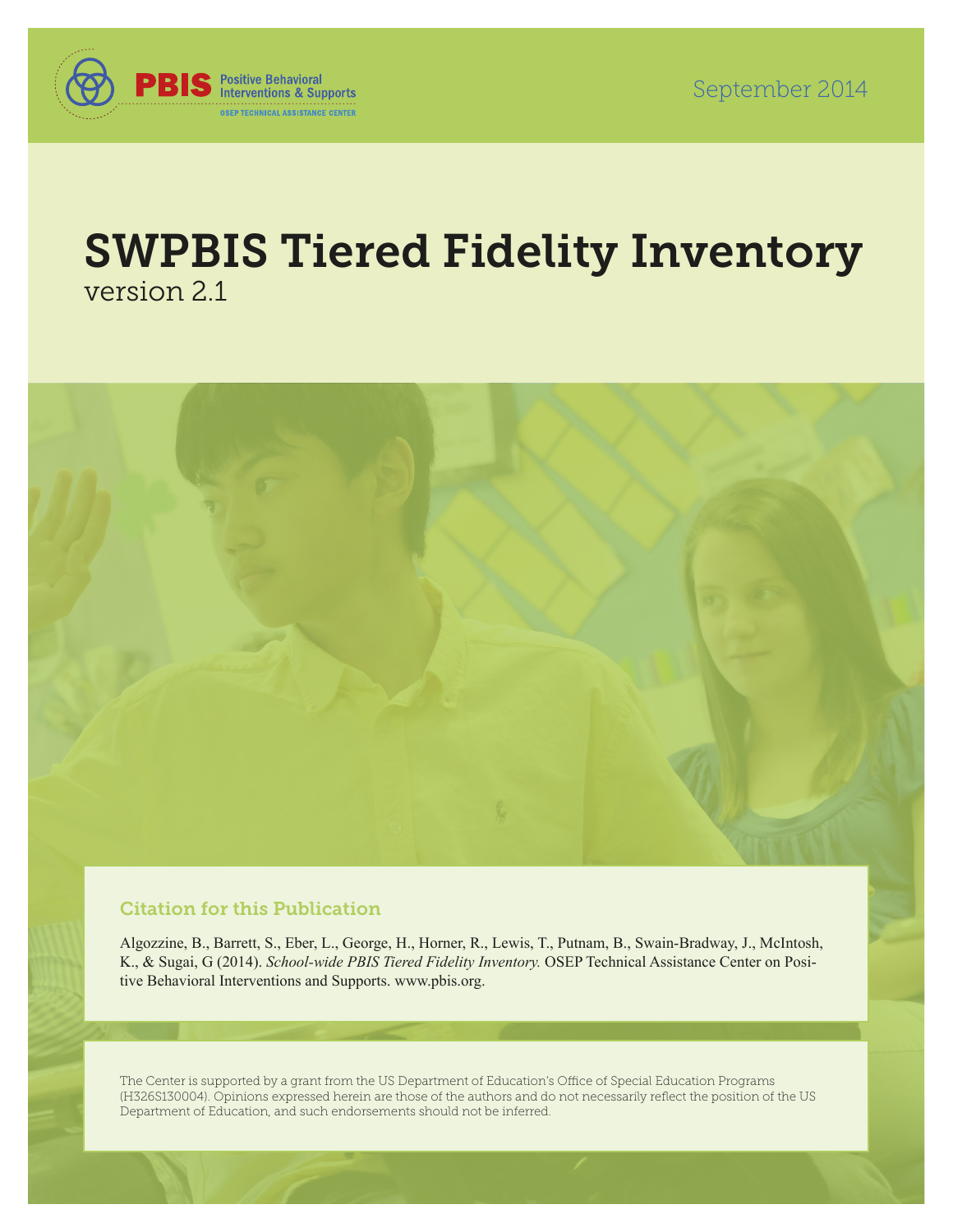

# Table of Contents

|                                                                                             | 3 |
|---------------------------------------------------------------------------------------------|---|
|                                                                                             |   |
|                                                                                             |   |
|                                                                                             |   |
|                                                                                             |   |
|                                                                                             |   |
|                                                                                             |   |
|                                                                                             |   |
|                                                                                             |   |
|                                                                                             |   |
|                                                                                             |   |
|                                                                                             |   |
|                                                                                             |   |
|                                                                                             |   |
|                                                                                             |   |
|                                                                                             |   |
|                                                                                             |   |
|                                                                                             |   |
|                                                                                             |   |
|                                                                                             |   |
| Tiered Fidelity Inventory Scores for One School Across Six Administrations of the Survey 24 |   |
|                                                                                             |   |
| Appendix A: SWPBIS Tiered Fidelity Inventory Walkthrough Tool27                             |   |
|                                                                                             |   |
| SWPBIS Tiered Fidelity Inventory Walkthrough Tool Interview and Observation Form  28        |   |
| Appendix B: Targeted Interventions Reference Guide 29                                       |   |
|                                                                                             |   |
|                                                                                             |   |
|                                                                                             |   |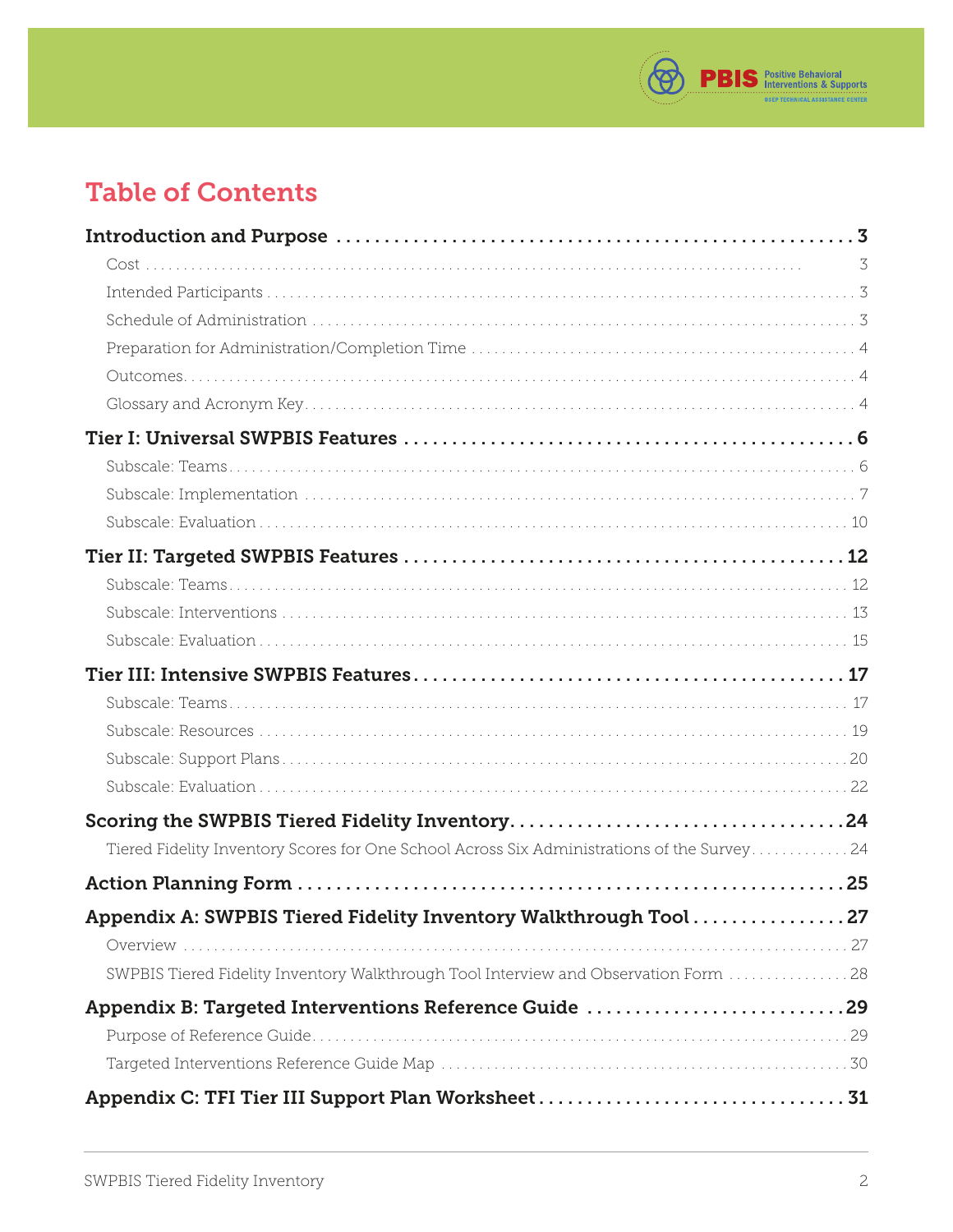# <span id="page-2-0"></span>Introduction and Purpose

The purpose of the SWPBIS Tiered Fidelity Inventory (TFI) is to provide a valid, reliable, and efficient measure of the extent to which school personnel are applying the core features of school-wide positive behavioral interventions and supports (SWPBIS). The TFI is divided into three sections (Tier I: Universal SWPBIS Features; Tier II: Targeted SWPBIS Features; and, Tier III: Intensive SWPBIS Features) that can be used separately or in combination to assess the extent to which core features are in place.

The TFI is based on the features and items of existing SWPBIS fidelity measures (e.g., SET, BoQ, TIC, SAS, BAT, MATT). The purpose of the TFI is to provide one efficient yet valid and reliable instrument that can be used over time to guide both implementation and sustained use of SWPBIS. The TFI may be used (a) for initial assessment to determine if a school is using (or needs) SWPBIS, (b) as a guide for implementation of Tier I, Tier II, and Tier III practices, (c) as an index of sustained SWPBIS implementation, or (d) as a metric for identifying schools for recognition within their state implementation efforts.

The TFI is completed by a school Systems Planning Team (typically 3-8 individuals including a building administrator and external coach or district coordinator), often with input from Tier I, II and/or III teams if these are independent groups. It is strongly recommended that the TFI be completed with **an external SWPBIS coach as facilitator**. Validity research on the TFI shows that school teams are more accurate when an external coach facilitates TFI completion.

The first time the TFI is used, we recommend that a team examine all three tiers. If the resulting action plan focuses only on one or two tiers, then progress monitoring (use of the TFI every 3-4 months) may only include those tiers addressed in the action plan. **Note that the TFI may be used to assess only one or two of the tiers.** In most cases it will be useful to have the end-of-the-year administration of the TFI include scoring for all three tiers.

Completion of the TFI produces scale and subscale scores indicating the extent to which Tier I, Tier II and Tier III core features are in place. As a general rule, a score of 80% for each tier is accepted as a level of implementation that will result in improved student outcomes, but research is currently underway to identify a specific criterion for each tier of the TFI.

The TFI is intended to guide both initial implementation and sustained use of SWPBIS. Each administration of the TFI results not only scale scores for Tier I, Tier II, and/or Tier III, but also information for developing an **action plan** that guides implementation.

The TFI may be completed using paper and pencil, or by accessing the forms on [www.pbisapps.org. An](http://www.pbisapps.org)y school working with a state PBIS coordinator may access the website, TFI content, and reports. The TFI may also be downloaded from [www.pbis.org.](http://www.pbis.org)

#### Cost

There is no cost to use the TFI or its online scoring and reporting features. The TFI is a product developed as part of the U.S. Department of Education's Office of Special Education Programs National Technical Assistance Center on Positive Behavioral Interventions and Supports.

### Intended Participants

The TFI is intended to be completed by members of a school's System Planning Team, with the active presence and guidance of an external SWPBIS coach.

### Schedule of Administration

School teams are encouraged to self-assess SWPBIS implementation when they initially launch implementation of SWPBIS, and then **every third or fourth meeting** until they reach at least 80% fidelity across three consecutive administrations. Once fidelity on a tier is met, the team may choose to shift to annual TFI assessment for the purpose of evaluating sustained implementation. Note that schools new to SWPBIS may start by using only the Tier I section of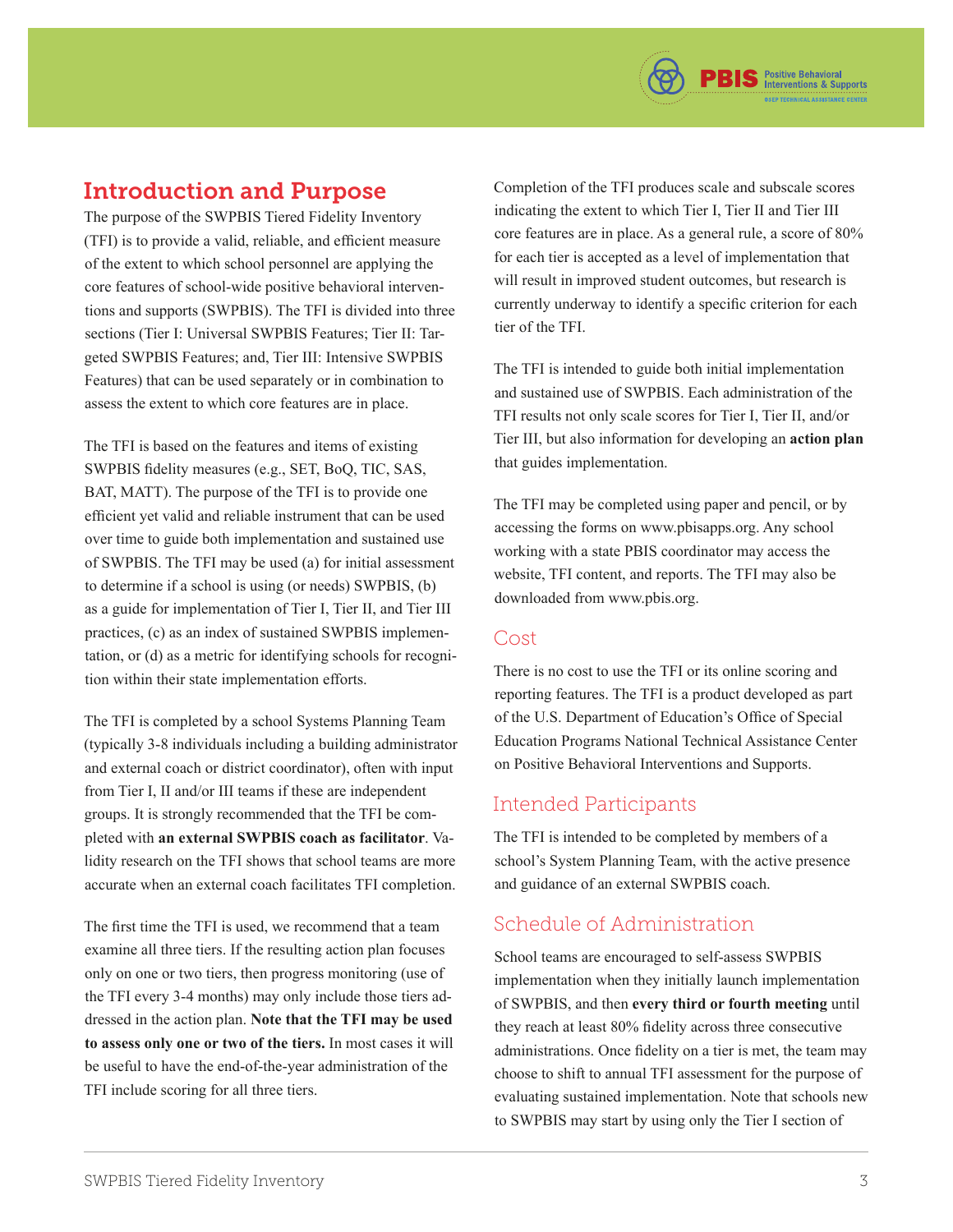

<span id="page-3-0"></span>the TFI, and as they improve their implementation of Tier I, they may add assessment of Tier II and/or Tier III features.

### Preparation for Administration/ Completion Time

School teams completing the Tier I scale should arrange a TFI Walkthrough (see Appendix A) before completing the TFI. We recommend that an external coach complete the TFI Walkthrough, although teams completing the Tier I scale more than once per year (i.e., for progress monitoring) may have a school staff member complete it.

The time to complete the TFI depends on (a) the experience that the team and coach have with the process, (b) the extent of preparation for TFI completion , and (c) the number of tiers assessed.

School teams new to the TFI should schedule 30 min for Tier I, 30 min for Tier II, and 30 min for Tier III. If team leaders have assembled relevant sources of information prior to the meeting, and, if the team and coach have already completed the TFI at least twice, the time required for implementation may be approximately 15 min for each tier.

#### Outcomes

Criteria for scoring each item of the TFI reflect degrees of implementation ( $0 = Not$  implemented,  $1 = Partially$ implemented,  $2 =$  Fully implemented) of Tier 1: Universal SWPBIS Features, Tier II: Targeted SWPBIS Features, and Tier III: Intensive SWPBIS Features. A complete administration of the TFI produces three scale scores: Percentage of SWPBIS implementation for Tier I, Percentage of SWPBIS implementation for Tier II, and Percentage of SWPBIS implementation for Tier III, as well as subscale and item scores for each tier. The subscale and item reports are produced to guide coaching support and team action planning.

### Glossary and Acronym Key

**Aggregated Data:** Individual data that are averaged at the school or district level (e.g., the percent of all students on check-in check-out meeting their daily point goals).

**FTE (Full-Time Equivalent):** Funding allocated to an individual for specific responsibilities (e.g., behavior consul $t$ ant), with  $1.0$  = full time work. Allocated FTE may be an individual's position or official release time for tasks.

**Life Domain:** Each area of a student's life to consider when planning comprehensive support, such as educational/ vocational, emotional/psychological, family, medical, residence, safety, and social.

**Natural and Formal Supports:** Natural supports are the relationships that occur in everyday life, usually involving relationships with family, friends, co-workers, neighbors, and acquaintances. Formal Supports usually involve some sort of payment and may include relationships with service providers such as teachers, other school staff, or community agency representatives.

**Person Centered Planning:** A team-based approach involving a range of strategies and activities designed to help assist students in planning their life and supports. The focus is on personal self-determination and enhancing independence.

**Quality of Life:** The extent to which physical, mental, social, and emotional functioning is consistent with personal preferences. It is determined by the student and family.

**RENEW (Rehabilitation for Empowerment, Natural supports, Education, and Work):** A wraparound-based process specifically designed for adolescents and young adults that emphasizes self-determination and student voice. The focus of RENEW is on high school completion, employment, post-secondary education and training, and community integration.

**Targeted Interventions Reference Guide:** A matrix used to indicate a school's Tier II interventions and indicate which student needs (e.g., function of problem behavior) they can support. It is included in Appendix B.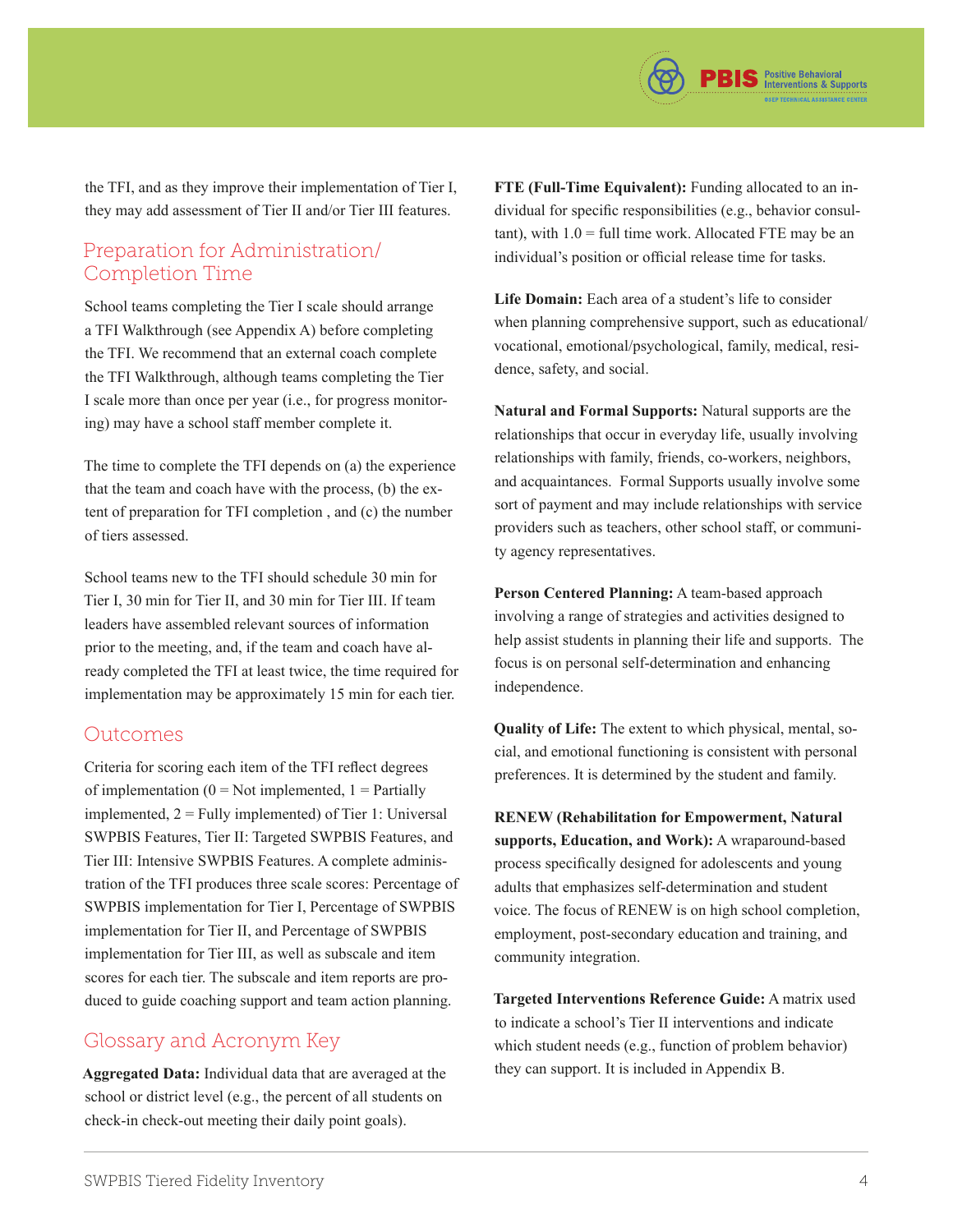

**Tiered Fidelity Inventory (TFI):** A validated SWPBIS fidelity of implementation measure that assesses all three tiers of support (this measure).

**TFI Behavior Support Plan Worksheet:** A sheet used to score the school's existing behavior support plans for the Tier III scale. It is not needed for the Tier I or II scales. It is included in Appendix C.

**TFI Walkthrough Tool:** An interview form used for the Tier I scale that includes questions for randomly selected staff and students. Completed by an external reviewer (for evaluation purposes) or a member of the school team (for progress monitoring purposes). It is not needed for the Tier II or III scales. It is included in Appendix A.

**Walkthrough (informal):** Any type of walkthrough used to assess quality of instruction (not the TFI Walkthrough Tool).

**Wraparound:** A person-centered process for developing and implementing individualized care plans for youth atrisk of emotional and behavioral disorders. Wraparound brings the student, family, school, agency staff members and informal supporters together as a team to develop a coordinated supports.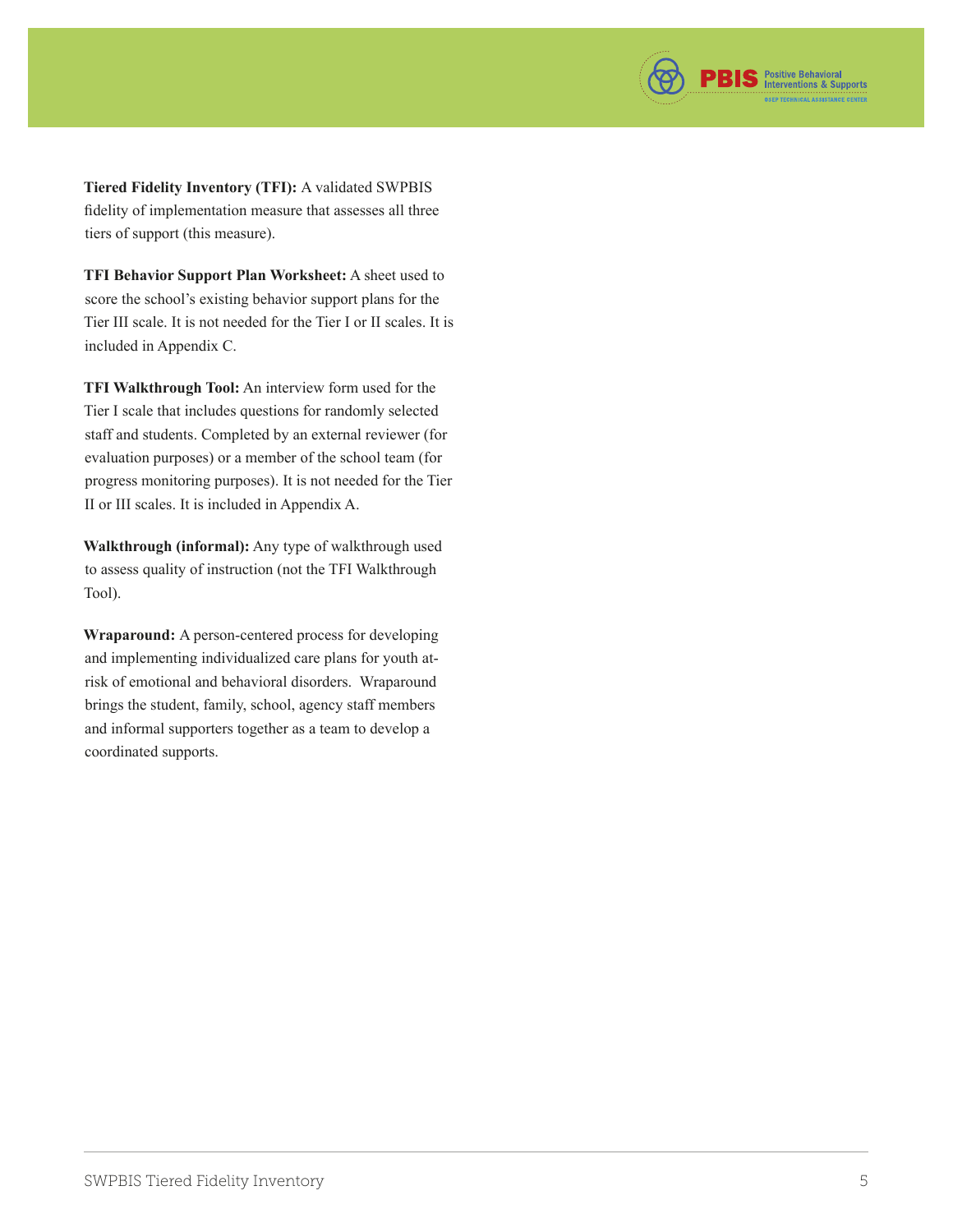

# <span id="page-5-0"></span>Tier I: Universal SWPBIS Features

*NOTE: This section may be completed individually or with other tiers as part of the full Tiered Fidelity Inventory*

| <b>Feature</b>                                                                                                                                                                                                                                                                                                                                                                                                                                             | <b>Possible Data</b><br><b>Sources</b>                                                                      | <b>Scoring Criteria</b>                                                                                                                                                                                                                                                                                                                                                                                                                     |
|------------------------------------------------------------------------------------------------------------------------------------------------------------------------------------------------------------------------------------------------------------------------------------------------------------------------------------------------------------------------------------------------------------------------------------------------------------|-------------------------------------------------------------------------------------------------------------|---------------------------------------------------------------------------------------------------------------------------------------------------------------------------------------------------------------------------------------------------------------------------------------------------------------------------------------------------------------------------------------------------------------------------------------------|
|                                                                                                                                                                                                                                                                                                                                                                                                                                                            | <b>Subscale: Teams</b>                                                                                      |                                                                                                                                                                                                                                                                                                                                                                                                                                             |
| <b>Team Composition:</b><br>1.1<br>Tier I team includes a Tier<br>I systems coordinator, a<br>school administrator, a family<br>member, and individuals able<br>to provide (a) applied behavioral<br>expertise, (b) coaching<br>expertise, (c) knowledge of<br>student academic and behavior<br>patterns, (d) knowledge about<br>the operations of the school<br>across grade levels and<br>programs, and for high schools,<br>(e) student representation. | • School organizational chart<br>• Tier I team meeting minutes                                              | $0 =$ Tier I team does not exist or<br>does not include coordinator,<br>school administrator, or individuals<br>with applied behavioral expertise<br>$1$ = Tier I team exists, but<br>does not include all identified<br>roles or attendance of these<br>members is below 80%<br>$2$ = Tier I team exists with<br>coordinator, administrator,<br>and all identified roles<br>represented, AND attendance<br>of all roles is at or above 80% |
| 1.2 Team Operating Procedures:<br>Tier I team meets at least<br>monthly and has (a) regular<br>meeting format/agenda,<br>(b) minutes, (c) defined<br>meeting roles, and (d) a<br>current action plan.                                                                                                                                                                                                                                                      | • Tier I team meeting<br>agendas and minutes<br>• Tier I meeting roles descriptions<br>• Tier I action plan | $0 =$ Tier I team does not use<br>regular meeting format/<br>agenda, minutes, defined roles,<br>or a current action plan<br>1= Tier I team has at least<br>2 but not all 4 features<br>$2$ = Tier I team meets at least<br>monthly and uses regular meeting<br>format/agenda, minutes, defined<br>roles, AND has a current action plan                                                                                                      |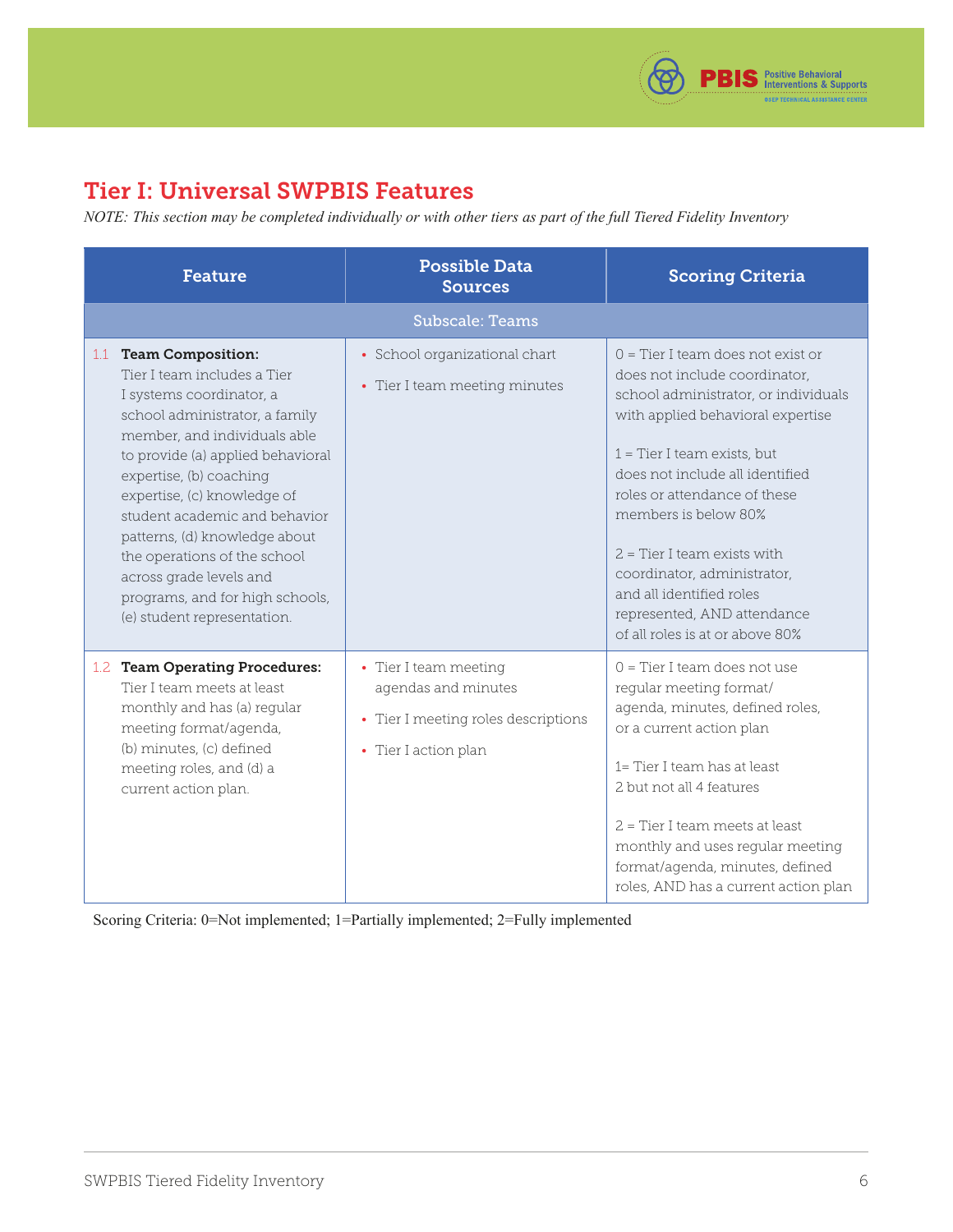

<span id="page-6-0"></span>

| <b>Feature</b>                                                                                                                                                                                                                                                 | <b>Possible Data</b><br><b>Sources</b>                                                                        | <b>Scoring Criteria</b>                                                                                                                                                                                                                                                                                                                                                                                                                |
|----------------------------------------------------------------------------------------------------------------------------------------------------------------------------------------------------------------------------------------------------------------|---------------------------------------------------------------------------------------------------------------|----------------------------------------------------------------------------------------------------------------------------------------------------------------------------------------------------------------------------------------------------------------------------------------------------------------------------------------------------------------------------------------------------------------------------------------|
|                                                                                                                                                                                                                                                                | Subscale: Implementation                                                                                      |                                                                                                                                                                                                                                                                                                                                                                                                                                        |
| 1.3 Behavioral Expectations:<br>School has five or fewer<br>positively stated behavioral<br>expectations and examples<br>by setting/location for<br>student and staff behaviors<br>(i.e., school teaching matrix)<br>defined and in place.                     | • TFI Walkthrough Tool<br>• Staff handbook<br>• Student handbook                                              | $0 =$ Behavioral expectations<br>have not been identified,<br>are not all positive, or are<br>more than 5 in number<br>$1$ = Behavioral expectations<br>identified but may not include<br>a matrix or be posted<br>$2$ = Five or fewer behavioral<br>expectations exist that are<br>positive, posted, and identified<br>for specific settings (i.e., matrix)<br>AND at least 90% of staff can list<br>at least 67% of the expectations |
| 1.4 Teaching Expectations:<br>Expected academic and<br>social behaviors are taught<br>directly to all students in<br>classrooms and across other<br>campus settings/locations.                                                                                 | • TFI Walkthrough Tool<br>• Professional development<br>calendar<br>• Lesson plans<br>• Informal walkthroughs | $0 =$ Expected behaviors<br>are not taught<br>$1$ = Expected behaviors are taught<br>informally or inconsistently<br>$2$ = Formal system with written<br>schedules is used to teach expected<br>behaviors directly to students across<br>classroom and campus settings<br>AND at least 70% of students can<br>list at least 67% of the expectations                                                                                    |
| 1.5 Problem Behavior Definitions:<br>School has clear definitions<br>for behaviors that interfere<br>with academic and social<br>success and a clear policy/<br>procedure (e.g., flowchart) for<br>addressing office-managed<br>versus staff-managed problems. | • Staff handbook<br>• Student handbook<br>• School policy<br>• Discipline flowchart                           | $0 = No$ clear definitions exist, and<br>procedures to manage problems<br>are not clearly documented<br>$1$ = Definitions and procedures<br>exist but are not clear and/or<br>not organized by staff-versus<br>office-managed problems<br>2 = Definitions and procedures<br>for managing problems are clearly<br>defined, documented, trained,<br>and shared with families                                                             |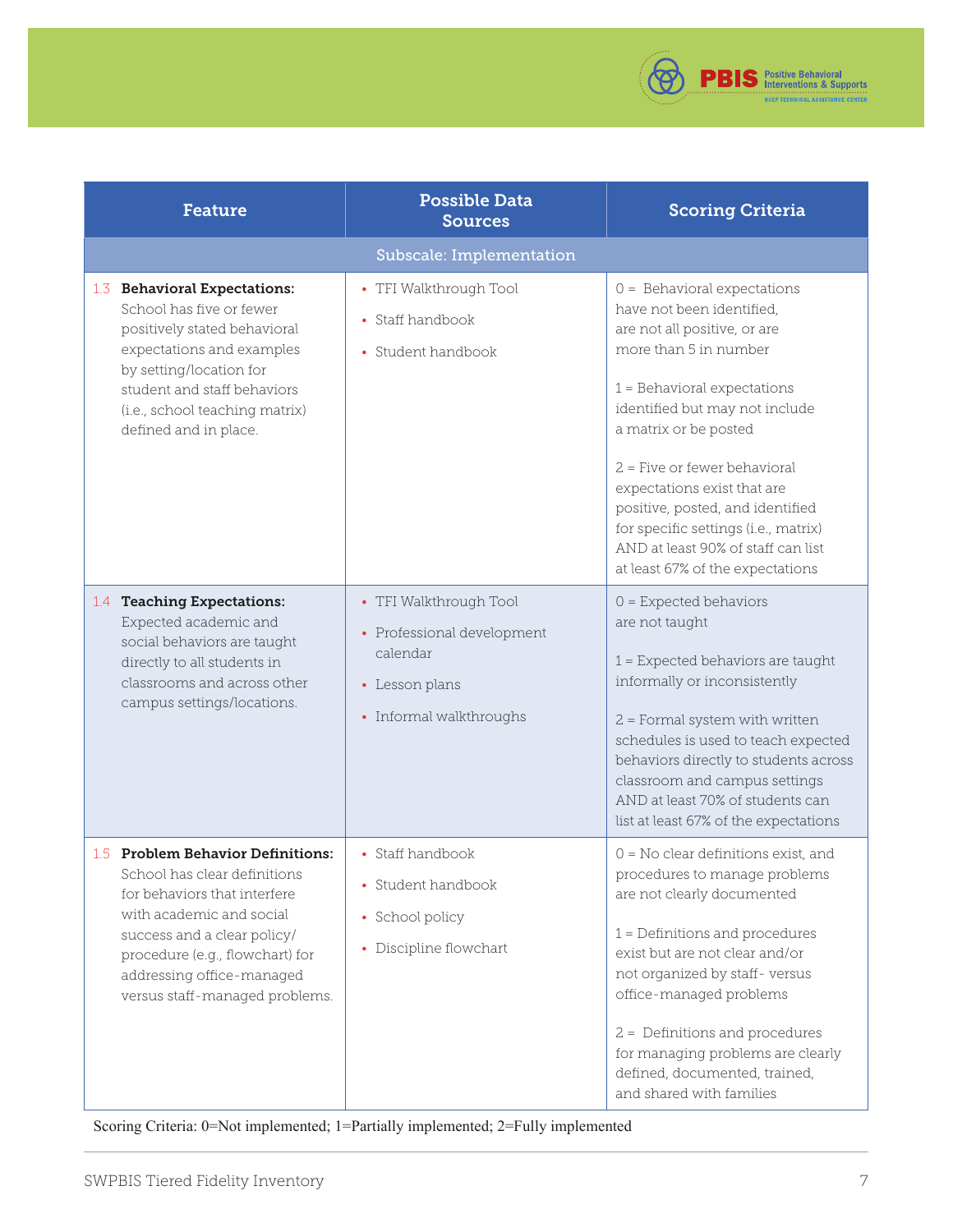

| <b>Feature</b>                                                                                                                                                                                                                                                                                    | <b>Possible Data</b><br><b>Sources</b>                                                               | <b>Scoring Criteria</b>                                                                                                                                                                                                                                                                                                                      |
|---------------------------------------------------------------------------------------------------------------------------------------------------------------------------------------------------------------------------------------------------------------------------------------------------|------------------------------------------------------------------------------------------------------|----------------------------------------------------------------------------------------------------------------------------------------------------------------------------------------------------------------------------------------------------------------------------------------------------------------------------------------------|
| 1.6 Discipline Policies:<br>School policies and procedures<br>describe and emphasize<br>proactive, instructive, and/<br>or restorative approaches<br>to student behavior that are<br>implemented consistently.                                                                                    | • Discipline policy<br>• Student handbook<br>• Code of conduct<br>• Informal administrator interview | $0 =$ Documents contain only<br>reactive and punitive consequences<br>$1 = Doc$ umentation includes and<br>emphasizes proactive approaches<br>$2$ = Documentation includes<br>and emphasizes proactive<br>approaches AND administrator<br>reports consistent use                                                                             |
| <b>Professional Development:</b><br>1.7<br>A written process is used for<br>orienting all faculty/staff on 4<br>core Tier I SWPBIS practices:<br>(a) teaching school-wide<br>expectations, (b) acknowledging<br>appropriate behavior, (c)<br>correcting errors, and (d)<br>requesting assistance. | • Professional development<br>calendar<br>• Staff handbook                                           | $0 = No$ process for teaching<br>staff is in place<br>$1$ = Process is informal/unwritten.<br>not part of professional development<br>calendar, and/or does not include<br>all staff or all 4 core Tier I practices<br>$2$ = Formal process for teaching<br>all staff all aspects of Tier I system,<br>including all 4 core Tier I practices |
| 1.8 Classroom Procedures:<br>Tier I features (school-wide<br>expectations, routines,<br>acknowledgements, in-class<br>continuum of consequences)<br>are implemented within<br>classrooms and consistent<br>with school-wide systems.                                                              | • Staff handbook<br>• Informal walkthroughs<br>• Progress monitoring<br>· Individual classroom data  | $0 = Classrooms$ are not formally<br>implementing Tier I<br>$1$ = Classrooms are informally<br>implementing Tier I but no<br>formal system exists<br>2 = Classrooms are formally<br>implementing all core Tier<br>I features, consistent with<br>school-wide expectations                                                                    |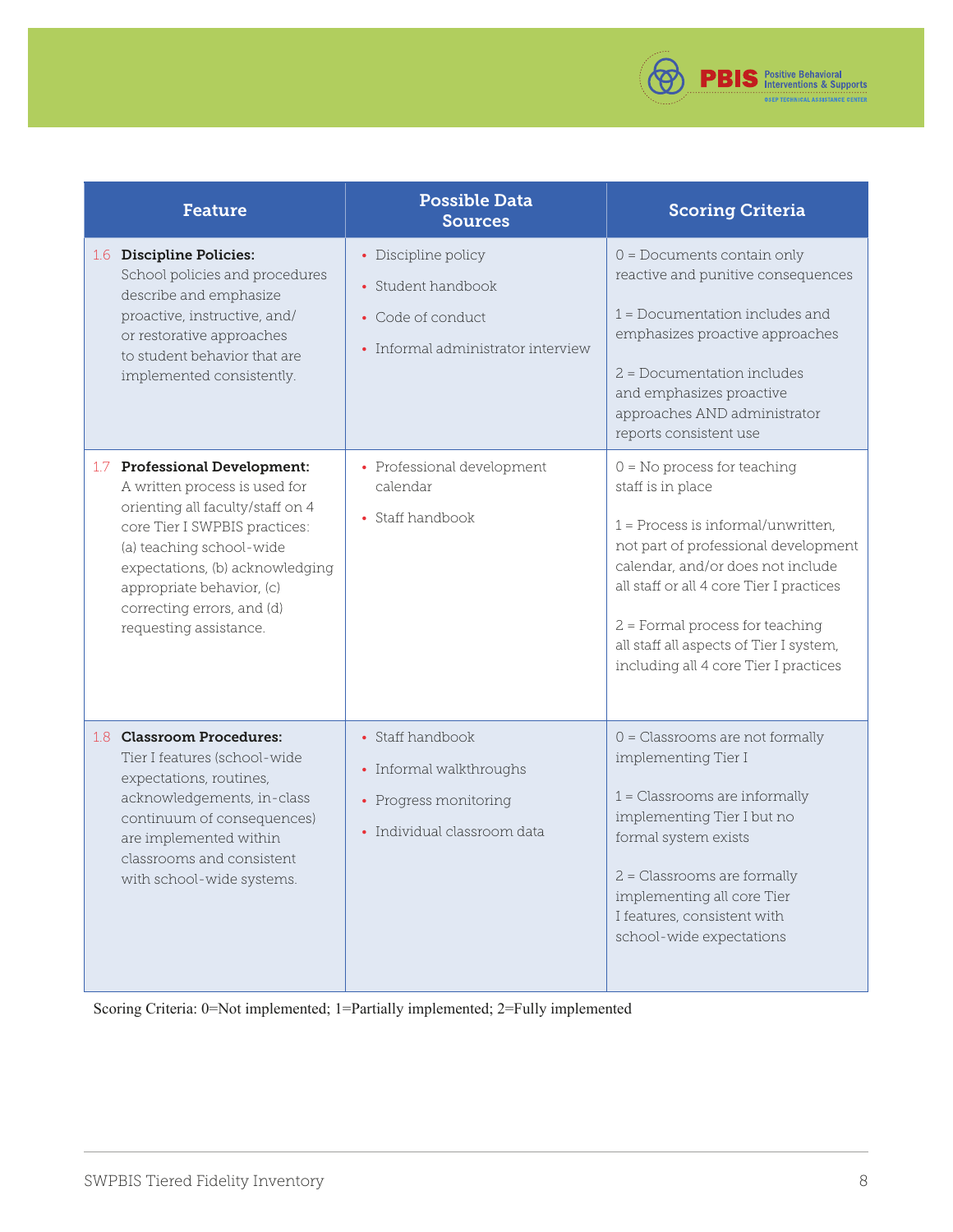

| <b>Feature</b>                                                                                                                                                                                                                                                                                                                                                        | <b>Possible Data</b><br><b>Sources</b>                                                                   | <b>Scoring Criteria</b>                                                                                                                                                                                                                                                                                                                                                                                         |
|-----------------------------------------------------------------------------------------------------------------------------------------------------------------------------------------------------------------------------------------------------------------------------------------------------------------------------------------------------------------------|----------------------------------------------------------------------------------------------------------|-----------------------------------------------------------------------------------------------------------------------------------------------------------------------------------------------------------------------------------------------------------------------------------------------------------------------------------------------------------------------------------------------------------------|
| 1.9 Feedback and<br>Acknowledgement:<br>A formal system (i.e., written<br>set of procedures for specific<br>behavior feedback that is<br>[a] linked to school-wide<br>expectations and [b] used<br>across settings and within<br>classrooms) is in place and used<br>by at least 90% of a sample of<br>staff and received by at least<br>50% of a sample of students. | • TFI Walkthrough Tool                                                                                   | $0 = No$ formal system for<br>acknowledging students<br>$1$ = Formal system is in place but is<br>used by at least 90% of staff and/or<br>received by at least 50% of students<br>$2$ = Formal system for<br>acknowledging student behavior<br>is used by at least 90% of staff AND<br>received by at least 50% of students                                                                                     |
| 1.10 Faculty Involvement:<br>Faculty are shown school-<br>wide data regularly and<br>provide input on universal<br>foundations (e.g., expectations,<br>acknowledgements,<br>definitions, consequences)<br>at least every 12 months.                                                                                                                                   | • PBIS Self-Assessment Survey<br>• Informal surveys<br>• Staff meeting minutes<br>• Team meeting minutes | 0 = Faculty are not shown data at<br>least yearly and do not provide input<br>$1$ = Faculty have been shown<br>data more than yearly OR have<br>provided feedback on Tier I<br>foundations within the past<br>12 months but not both<br>2 = Faculty are shown data at<br>least 4 times per year AND have<br>provided feedback on Tier I practices<br>within the past 12 months                                  |
| 1.11 Student/Family/Community<br>Involvement:<br>Stakeholders (students,<br>families, and community<br>members) provide input on<br>universal foundations (e.g.,<br>expectations, consequences,<br>acknowledgements) at<br>least every 12 months.                                                                                                                     | • Surveys<br>• Voting results from parent/<br>family meeting<br>• Team meeting minutes                   | $0 = No documentation (or no$<br>opportunities) for stakeholder<br>feedback on Tier I foundations<br>1 = Documentation of input on Tier<br>I foundations, but not within the<br>past 12 months or input but not<br>from all types of stakeholders<br>$2$ = Documentation exists that<br>students, families, and community<br>members have provided<br>feedback on Tier I practices<br>within the past 12 months |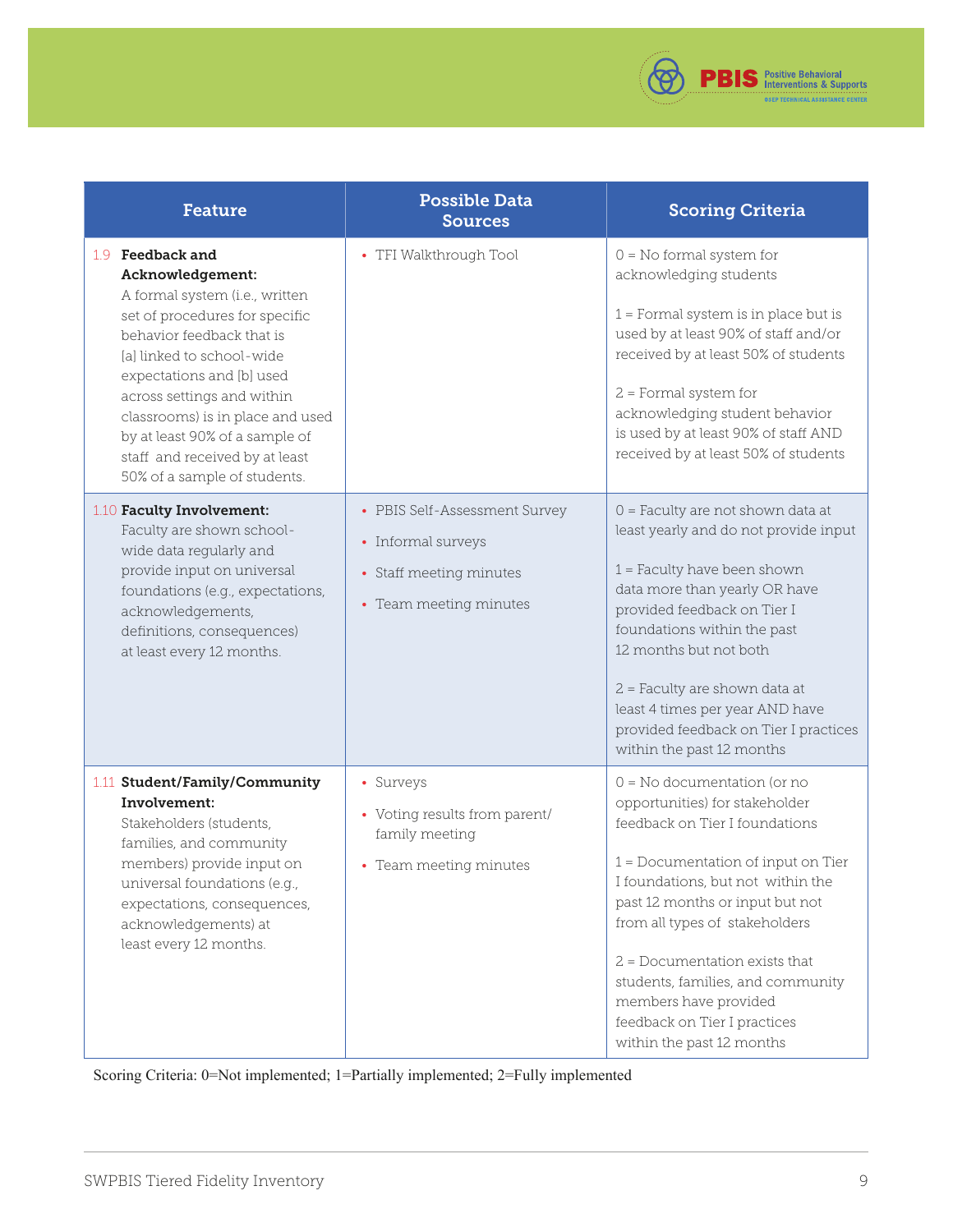

<span id="page-9-0"></span>

| <b>Feature</b>                                                                                                                                                                                                                                      | <b>Possible Data</b><br><b>Sources</b>                                                                              | <b>Scoring Criteria</b>                                                                                                                                                                                                                                                                                                                                                           |
|-----------------------------------------------------------------------------------------------------------------------------------------------------------------------------------------------------------------------------------------------------|---------------------------------------------------------------------------------------------------------------------|-----------------------------------------------------------------------------------------------------------------------------------------------------------------------------------------------------------------------------------------------------------------------------------------------------------------------------------------------------------------------------------|
|                                                                                                                                                                                                                                                     | <b>Subscale: Evaluation</b>                                                                                         |                                                                                                                                                                                                                                                                                                                                                                                   |
| 1.12 Discipline Data:<br>Tier I team has instantaneous<br>access to graphed reports<br>summarizing discipline data<br>organized by the frequency of<br>problem behavior events by<br>behavior, location, time of day,<br>and by individual student. | • School policy<br>• Team meeting minutes<br>• Student outcome data                                                 | $0 = No$ centralized data system with<br>ongoing decision making exists<br>$1$ = Data system exists but does<br>not allow instantaneous access<br>to full set of graphed reports<br>2 = Discipline data system exists<br>that allows instantaneous access<br>to graphs of frequency of problem<br>behavior events by behavior,<br>location, time of day, and student              |
| 1.13 Data-based Decision<br>Making: Tier I team reviews<br>and uses discipline data and<br>academic outcome data (e.g.,<br>Curriculum-Based Measures,<br>state tests) at least monthly<br>for decision-making.                                      | • Data decision rules<br>• Staff professional<br>development calendar<br>• Staff handbook<br>• Team meeting minutes | $0 = No$ process/protocol exists, or<br>data are reviewed but not used<br>$1 = Data$ reviewed and used<br>for decision-making, but<br>less than monthly<br>2 = Team reviews discipline data<br>and uses data for decision-making<br>at least monthly. If data indicate<br>an academic or behavior problem,<br>an action plan is developed to<br>enhance or modify Tier I supports |
| 1.14 Fidelity Data:<br>Tier I team reviews and uses<br>SWPBIS fidelity (e.g., SET,<br>BoQ, TIC, SAS, Tiered Fidelity<br>Inventory) data at least annually.                                                                                          | • School policy<br>• Staff handbook<br>• School newsletters<br>• School website                                     | $0 = No$ Tier I SWPBIS<br>fidelity data collected<br>1 = Tier I fidelity collected informally<br>and/or less often than annually<br>2 = Tier I fidelity data collected and<br>used for decision making annually                                                                                                                                                                   |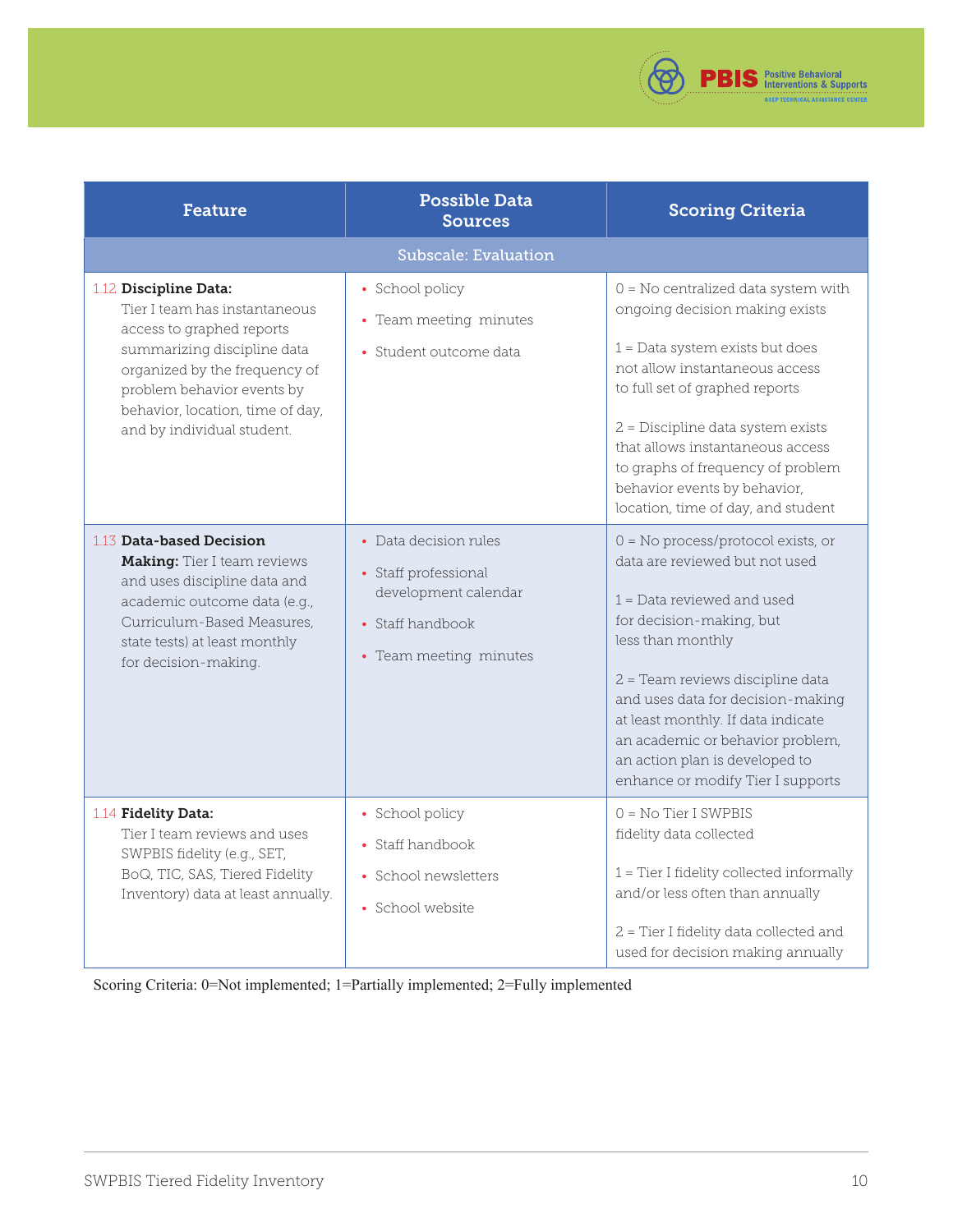

| <b>Feature</b>                                                                                                                                                                                                                                                                                                | <b>Possible Data</b><br><b>Sources</b>                                                                                                                               | <b>Scoring Criteria</b>                                                                                                                                                                                                                                                                                                                                                                                   |
|---------------------------------------------------------------------------------------------------------------------------------------------------------------------------------------------------------------------------------------------------------------------------------------------------------------|----------------------------------------------------------------------------------------------------------------------------------------------------------------------|-----------------------------------------------------------------------------------------------------------------------------------------------------------------------------------------------------------------------------------------------------------------------------------------------------------------------------------------------------------------------------------------------------------|
| 1.15 Annual Evaluation:<br>Tier I team documents fidelity<br>and effectiveness (including<br>on academic outcomes)<br>of Tier I practices at least<br>annually (including year-<br>by-year comparisons) that<br>are shared with stakeholders<br>(staff, families, community,<br>district) in a usable format. | • Staff, student, and family surveys<br>• Tier I handbook<br>• Fidelity tools<br>• School policy<br>• Student outcomes<br>• District reports<br>• School newsletters | $0 = No$ evaluation takes place, or<br>evaluation occurs without data<br>$1$ = Evaluation conducted, but not<br>annually, or outcomes are not used<br>to shape the Tier I process and/<br>or not shared with stakeholders<br>$2$ = Evaluation conducted at<br>least annually, and outcomes<br>(including academics) shared with<br>stakeholders, with clear alterations<br>in process based on evaluation |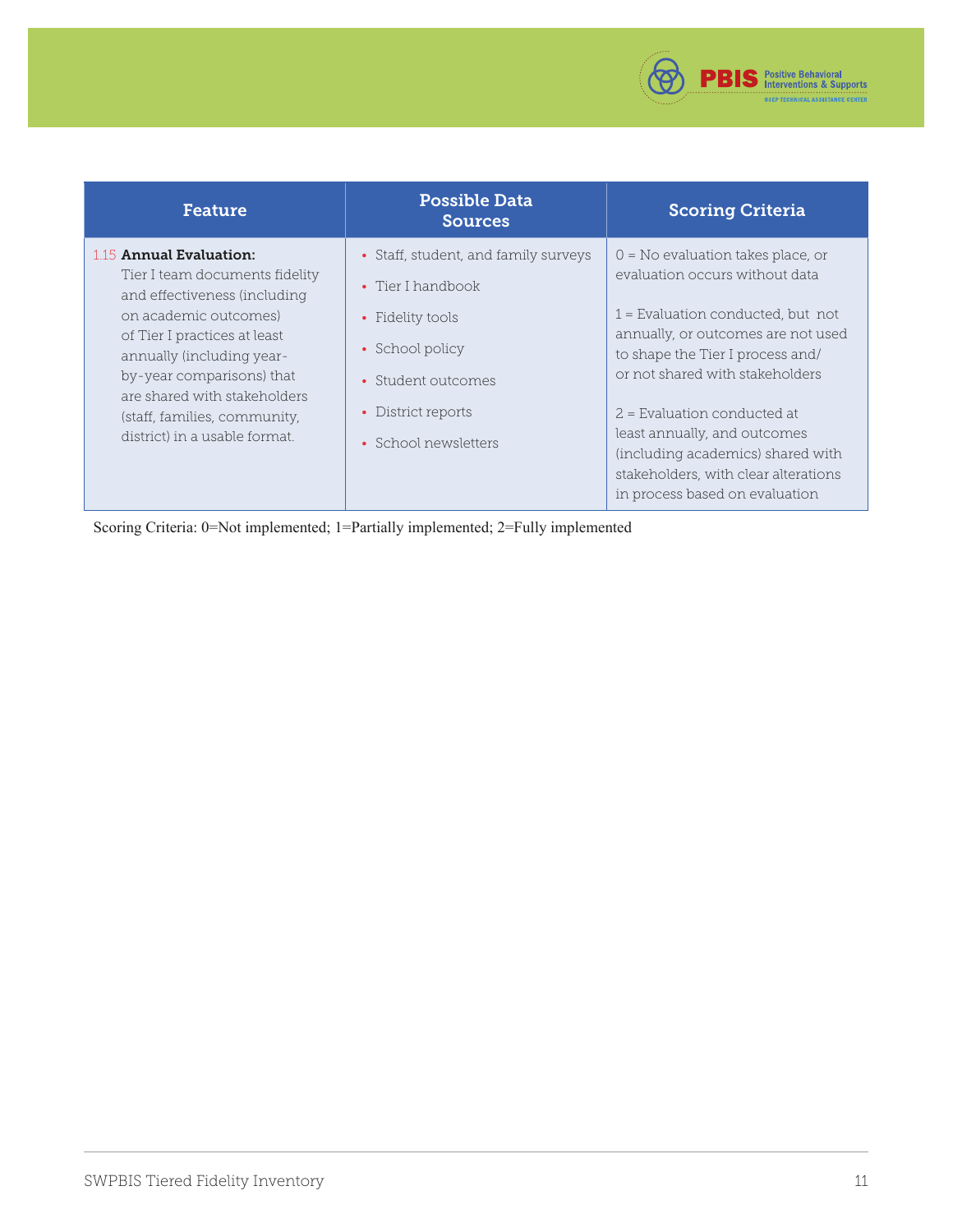

# <span id="page-11-0"></span>Tier II: Targeted SWPBIS Features

*NOTE: This section may be completed individually or with other tiers as part of the full Tiered Fidelity Inventory*

| <b>Feature</b>                                                                                                                                                                                                                                                                                                                          | <b>Possible Data</b><br><b>Sources</b>                                                                         | <b>Scoring Criteria</b>                                                                                                                                                                                                                                                                                                                                                                                              |
|-----------------------------------------------------------------------------------------------------------------------------------------------------------------------------------------------------------------------------------------------------------------------------------------------------------------------------------------|----------------------------------------------------------------------------------------------------------------|----------------------------------------------------------------------------------------------------------------------------------------------------------------------------------------------------------------------------------------------------------------------------------------------------------------------------------------------------------------------------------------------------------------------|
|                                                                                                                                                                                                                                                                                                                                         | <b>Subscale: Teams</b>                                                                                         |                                                                                                                                                                                                                                                                                                                                                                                                                      |
| 2.1 Team Composition:<br>Tier II (or combined Tier II/III)<br>team includes a Tier II systems<br>coordinator and individuals able<br>to provide (a) applied behavioral<br>expertise, (b) administrative<br>authority, (c) knowledge of<br>students, and (d) knowledge<br>about operation of school across<br>grade levels and programs. | • School organizational chart<br>• Tier II team meeting minutes                                                | $0 =$ Tier II team does not include<br>coordinator or all 4 core areas<br>of Tier II team expertise<br>$1 =$ Tier II team does not include<br>coordinator and all 4 core areas of<br>Tier II team expertise OR attendance<br>of these members is below 80%<br>2 = Tier II team is composed of<br>coordinator and individuals with all<br>4 areas of expertise, AND attendance<br>of these members is at or above 80% |
| 2.2 Team Operating Procedures:<br>Tier II team meets at least<br>monthly and has (a) regular<br>meeting format/agenda,<br>(b) minutes, (c) defined<br>meeting roles, and (d) a<br>current action plan.                                                                                                                                  | • Tier II team meeting<br>agendas and minutes<br>• Tier II meeting roles descriptions<br>• Tier II action plan | $0 =$ Tier II team does not<br>use regular meeting format/<br>agenda, minutes, defined roles,<br>or a current action plan<br>1= Tier II team has at least<br>2 but not all 4 features<br>$2$ = Tier II team meets at least<br>monthly and uses regular meeting<br>format/agenda, minutes, defined<br>roles, AND has a current action plan                                                                            |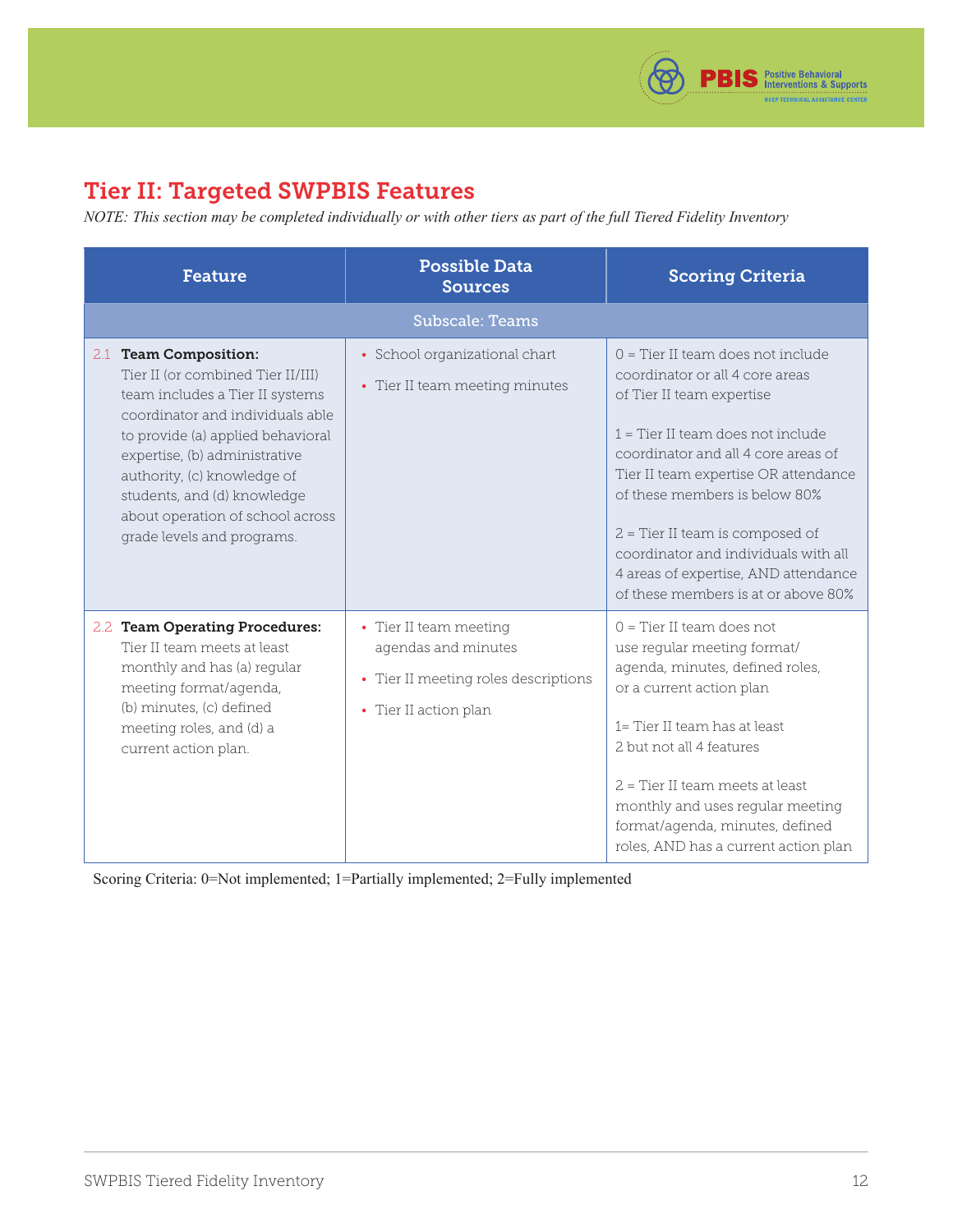

<span id="page-12-0"></span>

| <b>Feature</b>                                                                                                                                                                                                                                                | <b>Possible Data</b><br><b>Sources</b>                                                                                                                                               | <b>Scoring Criteria</b>                                                                                                                                                                                                                                                                                                                                                                                  |
|---------------------------------------------------------------------------------------------------------------------------------------------------------------------------------------------------------------------------------------------------------------|--------------------------------------------------------------------------------------------------------------------------------------------------------------------------------------|----------------------------------------------------------------------------------------------------------------------------------------------------------------------------------------------------------------------------------------------------------------------------------------------------------------------------------------------------------------------------------------------------------|
| 2.3 <b>Screening:</b> Tier II team uses<br>decision rules and multiple<br>sources of data (e.g., ODRs,<br>academic progress, screening<br>tools, attendance, teacher/<br>family/student nominations)<br>to identify students who<br>require Tier II supports. | • Multiple data sources used<br>(e.g., ODRs, time out of<br>instruction, attendance,<br>academic performance)<br>• Team decision rubric<br>• Team meeting minutes<br>• School policy | $0 = No$ specific rules for<br>identifying students who<br>qualify for Tier II supports<br>$1 = Data decision rules established$<br>but not consistently followed or<br>used with only one data source<br>$2$ = Written policy exists that (a)<br>uses multiple data sources for<br>identifying students, and (b) ensures<br>that families are notified promptly<br>when students enter Tier II supports |
| 2.4 Request for Assistance:<br>Tier II planning team uses<br>written request for assistance<br>form and process that are<br>timely and available to all<br>staff, families, and students.                                                                     | • School handbook<br>• Request for assistance form<br>• Family handbook                                                                                                              | $0 = No$ formal process<br>$1 =$ Informal process in place for staff<br>and families to request assistance<br>$2$ = Written request for<br>assistance form and process<br>are in place and team responds<br>to request within 3 days                                                                                                                                                                     |
|                                                                                                                                                                                                                                                               | <b>Subscale: Interventions</b>                                                                                                                                                       |                                                                                                                                                                                                                                                                                                                                                                                                          |
| 2.5 Options for Tier II<br><b>Interventions:</b> Tier II team<br>has multiple ongoing behavior<br>support interventions with<br>documented evidence<br>of effectiveness matched<br>to student need.                                                           | • School Tier II handbook<br>• Targeted Interventions<br>Reference Guide                                                                                                             | $0 = No$ Tier II interventions<br>with documented evidence<br>of effectiveness are in use<br>$1 =$ Only 1 Tier II intervention<br>with documented evidence<br>of effectiveness is in use<br>2 = Multiple Tier II interventions<br>with documented evidence<br>of effectiveness matched<br>to student need                                                                                                |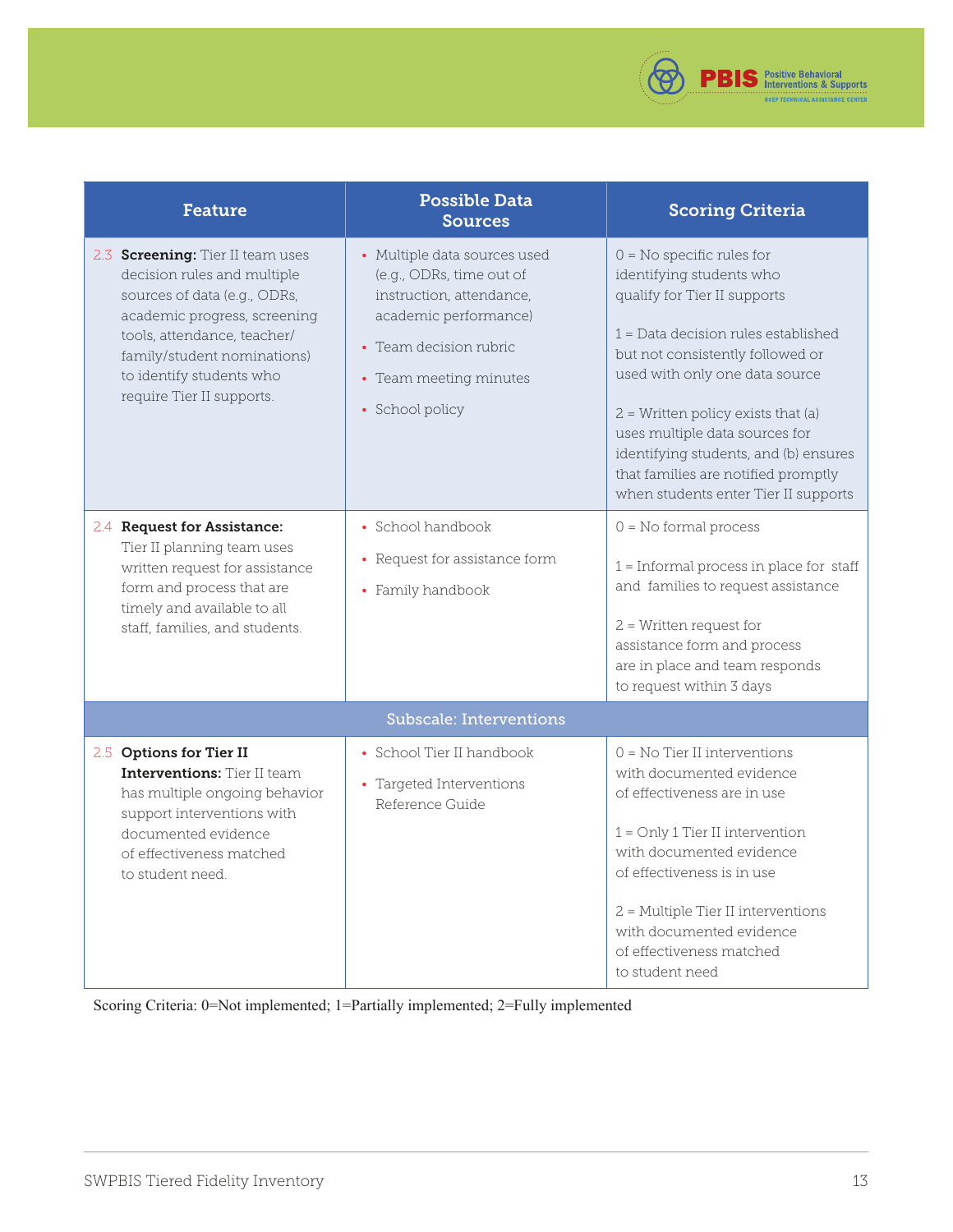

| <b>Feature</b>                                                                                                                                                                                                                                                                              | <b>Possible Data</b><br><b>Sources</b>                                                                                                                                       | <b>Scoring Criteria</b>                                                                                                                                                                                                                                                                                                                                                                                                                                         |
|---------------------------------------------------------------------------------------------------------------------------------------------------------------------------------------------------------------------------------------------------------------------------------------------|------------------------------------------------------------------------------------------------------------------------------------------------------------------------------|-----------------------------------------------------------------------------------------------------------------------------------------------------------------------------------------------------------------------------------------------------------------------------------------------------------------------------------------------------------------------------------------------------------------------------------------------------------------|
| 2.6 Tier II Critical Features: Tier II<br>behavior support interventions<br>provide (a) additional<br>instruction/time for student<br>skill development, (b) additional<br>structure/predictability, and/<br>or (c) increased opportunity<br>for feedback (e.g., daily<br>progress report). | • Universal lesson plans<br>• Tier II lesson plans<br>• Daily/weekly progress report<br>• School schedule<br>• School Tier II handbook                                       | 0 = Tier II interventions do not<br>promote additional instruction/<br>time, improved structure,<br>or increased feedback<br>$1 = All Tier II$ interventions<br>provide some but not all<br>3 core Tier II features<br>$2$ = All Tier II interventions<br>include all 3 core Tier II features                                                                                                                                                                   |
| 2.7 Practices Matched to<br><b>Student Need: A formal</b><br>process is in place to select<br>Tier II interventions that are<br>(a) matched to student need<br>(e.g., behavioral function),<br>and (b) adapted to improve<br>contextual fit (e.g., culture,<br>developmental level).        | • Data sources used to<br>identify interventions<br>• School policy<br>• Tier II handbook<br>• Needs assessment<br>• Targeted Interventions<br>Reference Guide               | $0 = No$ process in place<br>$1$ = Process for selecting Tier II<br>interventions does not include<br>documentation that interventions<br>are matched to student need<br>2 = Formal process in place<br>to select practices that match<br>student need and have contextual<br>fit (e.g., developmentally and<br>culturally appropriate)                                                                                                                         |
| 2.8 Access to Tier I Supports:<br>Tier II supports are explicitly<br>linked to Tier I supports, and<br>students receiving Tier II<br>supports have access to, and<br>are included in, Tier I supports.                                                                                      | • Universal lesson plans<br>and teaching schedule<br>• Tier II lesson plans<br>• Acknowledgement system<br>• Student of the month<br>documentation<br>• Family communication | $0 = No$ evidence that students<br>receiving Tier II interventions<br>have access to Tier I supports<br>$1$ = Tier II supports are not explicitly<br>linked to Tier I supports and/<br>or students receiving Tier II<br>interventions have some, but not<br>full access to Tier I supports<br>$2$ = Tier II supports are explicitly<br>linked to Tier I supports,<br>and students receiving Tier<br>II interventions have full<br>access to all Tier I supports |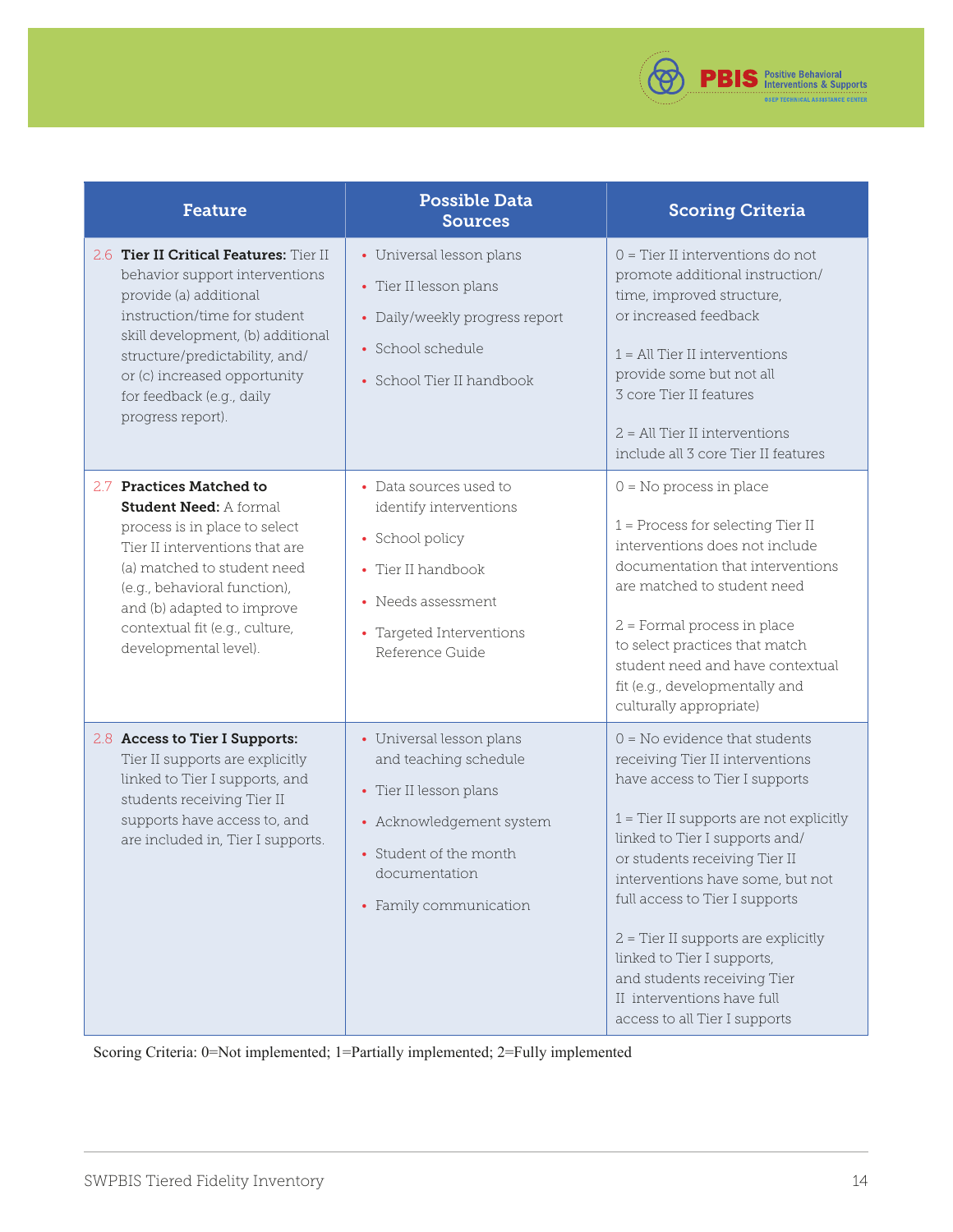

<span id="page-14-0"></span>

| <b>Feature</b>                                                                                                                                                                                                                                                              | <b>Possible Data</b><br><b>Sources</b>                                                                                                                               | <b>Scoring Criteria</b>                                                                                                                                                                                                                                                                                                                                                                                   |
|-----------------------------------------------------------------------------------------------------------------------------------------------------------------------------------------------------------------------------------------------------------------------------|----------------------------------------------------------------------------------------------------------------------------------------------------------------------|-----------------------------------------------------------------------------------------------------------------------------------------------------------------------------------------------------------------------------------------------------------------------------------------------------------------------------------------------------------------------------------------------------------|
| 2.9 Professional Development:<br>A written process is followed<br>for teaching all relevant<br>staff how to refer students<br>and implement each Tier II<br>intervention that is in place.                                                                                  | • Professional development<br>calendar<br>• Staff handbook<br>• Lesson plans for teacher trainings<br>• School policy                                                | $0 = No$ process for teaching<br>staff in place<br>1 = Professional development and<br>orientation process is informal<br>$2$ = Written process used to<br>teach and coach all relevant staff<br>in all aspects of intervention<br>delivery, including request<br>for assistance process, using<br>progress report as an instructional<br>prompt, delivering feedback, and<br>monitoring student progress |
|                                                                                                                                                                                                                                                                             | <b>Subscale: Evaluation</b>                                                                                                                                          |                                                                                                                                                                                                                                                                                                                                                                                                           |
| 2.10 Level of Use: Team follows<br>written process to track<br>proportion of students<br>participating in Tier II supports,<br>and access is proportionate.                                                                                                                 | • Tier II enrollment data<br>• Tier II team meeting minutes<br>• Progress monitoring tool                                                                            | $0$ = Team does not track<br>number of students responding<br>to Tier II interventions<br>$1$ = Team defines criteria<br>for responding to each Tier<br>II intervention and tracks<br>students, but fewer than 5%<br>of students are enrolled<br>2 = Team defines criteria and tracks<br>proportion, with at least 5% of<br>students receiving Tier II supports                                           |
| 2.11 Student Performance Data:<br>Tier II team tracks proportion of<br>students experiencing success<br>(% of participating students<br>being successful) and uses Tier<br>II intervention outcomes data<br>and decision rules for progress<br>monitoring and modification. | · Student progress data (e.g., %<br>of students meeting goals)<br>• Intervention Tracking Tool<br>• Daily/Weekly Progress<br>Report sheets<br>• Family communication | 0 = Student data not monitored<br>1 = Student data monitored but no<br>data decision rules established to<br>alter (e.g., intensify or fade) support<br>$2$ = Student data (% of students<br>being successful) monitored and<br>used at least monthly, with data<br>decision rules established to alter<br>(e.g., intensify or fade) support,<br>and shared with stakeholders                             |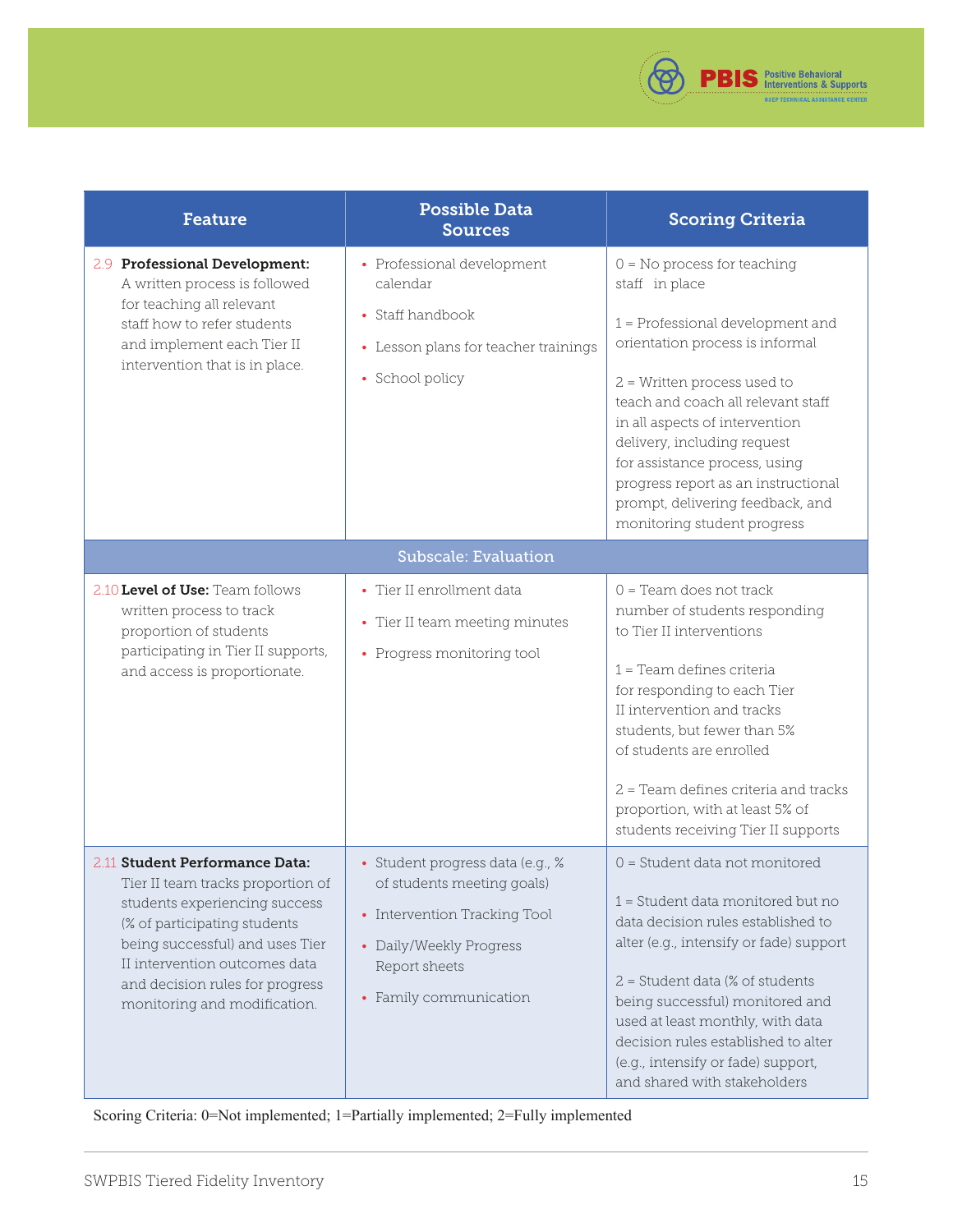

| <b>Feature</b>                                                                                                                                                                                                                                                                                                                                                                    | <b>Possible Data</b><br><b>Sources</b>                                                                                               | <b>Scoring Criteria</b>                                                                                                                                                                                                                                                                                                   |
|-----------------------------------------------------------------------------------------------------------------------------------------------------------------------------------------------------------------------------------------------------------------------------------------------------------------------------------------------------------------------------------|--------------------------------------------------------------------------------------------------------------------------------------|---------------------------------------------------------------------------------------------------------------------------------------------------------------------------------------------------------------------------------------------------------------------------------------------------------------------------|
| 2.12 Fidelity Data: Tier II team has a<br>protocol for ongoing review of<br>fidelity for each Tier II practice.                                                                                                                                                                                                                                                                   | • Tier II coordinator training<br>• District technical assistance<br>• Fidelity probes taken monthly<br>by a Tier II team member     | $0$ = Fidelity data are not<br>collected for any practice<br>$1 =$ Fidelity data (e.g., direct, self-<br>report) collected for some but<br>not all Tier II interventions<br>2 = Periodic, direct assessments<br>of fidelity collected by Tier II<br>team for all Tier II interventions                                    |
| 2.13 <b>Annual Evaluation:</b> At<br>least annually, Tier II team<br>assesses overall effectiveness<br>and efficiency of strategies,<br>including data-decision rules<br>to identify students, range of<br>interventions available, fidelity<br>of implementation, and on-<br>going support to implementers;<br>and evaluations are shared with<br>staff and district leadership. | • Staff and student surveys<br>• Tier II handbook<br>• Fidelity tools<br>• School policy<br>• Student outcomes<br>• District reports | $0 = No data-based$<br>evaluation takes place<br>$1$ = Evaluation conducted,<br>but outcomes not used to<br>shape the Tier II process<br>$2$ = Evaluation conducted at least<br>annually, and outcomes shared<br>with staff and district leadership,<br>plus clear alterations in process<br>proposed based on evaluation |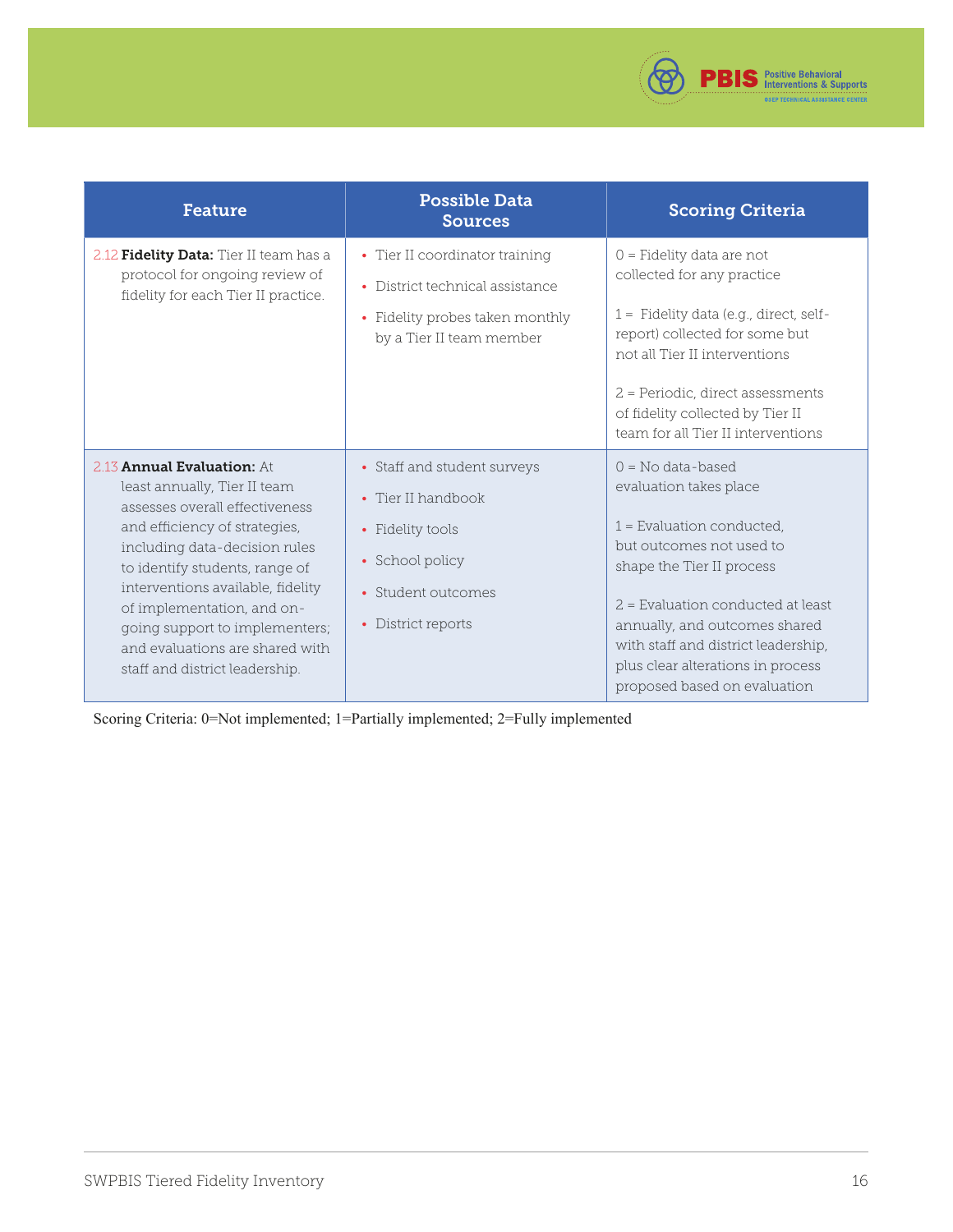

# <span id="page-16-0"></span>Tier III: Intensive SWPBIS Features

*NOTE: This section may be completed individually or with other tiers as part of the full Tiered Fidelity Inventory*

| <b>Feature</b>                                                                                                                                                                                                                                                                                                                                                                                                                                                                   | <b>Possible Data</b><br><b>Sources</b>                                                                            | <b>Scoring Criteria</b>                                                                                                                                                                                                                                                                                                                                                                              |
|----------------------------------------------------------------------------------------------------------------------------------------------------------------------------------------------------------------------------------------------------------------------------------------------------------------------------------------------------------------------------------------------------------------------------------------------------------------------------------|-------------------------------------------------------------------------------------------------------------------|------------------------------------------------------------------------------------------------------------------------------------------------------------------------------------------------------------------------------------------------------------------------------------------------------------------------------------------------------------------------------------------------------|
|                                                                                                                                                                                                                                                                                                                                                                                                                                                                                  | <b>Subscale: Teams</b>                                                                                            |                                                                                                                                                                                                                                                                                                                                                                                                      |
| 3.1 Team Composition:<br>Tier III systems planning team<br>(or combined Tier II/III team)<br>includes a Tier III systems<br>coordinator and individuals<br>who can provide (a) applied<br>behavioral expertise, (b)<br>administrative authority, (c)<br>multi-agency supports (e.g.,<br>person centered planning,<br>wraparound, RENEW) expertise,<br>(d) knowledge of students,<br>and (e) knowledge about the<br>operations of the school across<br>grade levels and programs. | • School organizational chart<br>• Tier III team meeting minutes                                                  | $0 =$ Tier III team does not include<br>a trained systems coordinator<br>or all 5 identified functions<br>$1$ = Tier III team members have<br>some but not all 5 functions, and/<br>or some but not all members<br>have relevant training or attend<br>at least 80% of meetings<br>2 = Tier III team has a coordinator<br>and all 5 functions, AND attendance<br>of these members is at or above 80% |
| 3.2 Team Operating Procedures:<br>Tier III team meets at<br>least monthly and has (a)<br>regular meeting format/<br>agenda, (b) minutes, (c)<br>defined meeting roles, and<br>(d) a current action plan.                                                                                                                                                                                                                                                                         | • Tier III team meeting<br>agendas and minutes<br>• Tier III meeting roles descriptions<br>• Tier III action plan | $0 =$ Tier III team does not<br>use regular meeting format/<br>agenda, minutes, defined roles,<br>or a current action plan<br>$1$ = Tier III team has at least<br>2 but not all 4 features<br>2 = Tier III team meets at least<br>monthly and uses regular meeting<br>format/agenda, minutes, defined<br>roles, AND has a current action plan                                                        |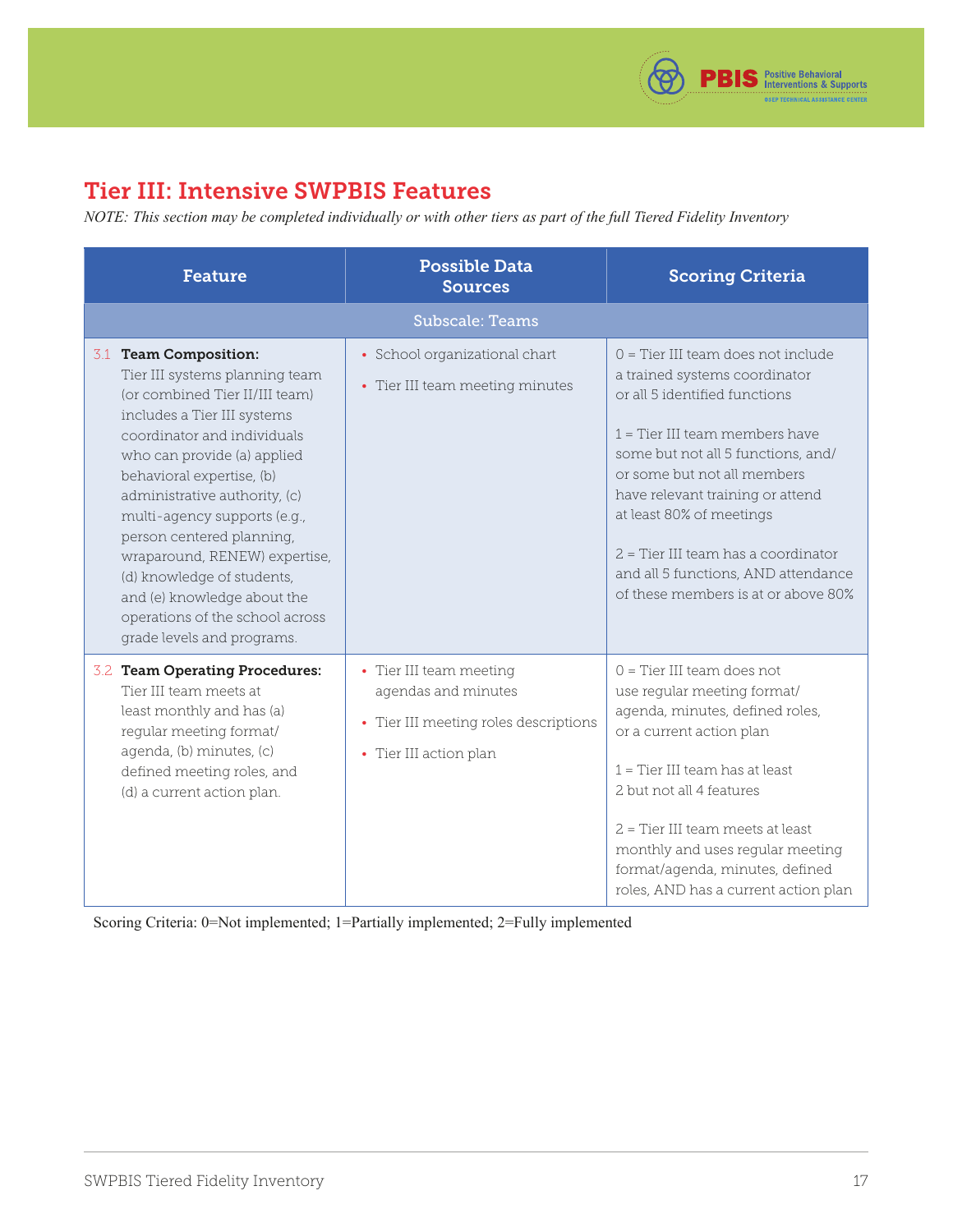

| <b>Feature</b>                                                                                                                                                                                                                                                                  | <b>Possible Data</b><br><b>Sources</b>                                                                                                                | <b>Scoring Criteria</b>                                                                                                                                                                                                                                                                                                                                                                                                                                                                                                                            |
|---------------------------------------------------------------------------------------------------------------------------------------------------------------------------------------------------------------------------------------------------------------------------------|-------------------------------------------------------------------------------------------------------------------------------------------------------|----------------------------------------------------------------------------------------------------------------------------------------------------------------------------------------------------------------------------------------------------------------------------------------------------------------------------------------------------------------------------------------------------------------------------------------------------------------------------------------------------------------------------------------------------|
| 3.3 Screening: Tier III team<br>uses decision rules and<br>data (e.g., ODRs, Tier II<br>performance, academic<br>progress, absences, teacher/<br>family/student nominations)<br>to identify students who<br>require Tier III supports.                                          | • School policy<br>• Team decision rubric<br>• Team meeting minutes                                                                                   | $0 = No$ decision rules for<br>identifying students who should<br>receive Tier III supports<br>1 = Informal process or one data<br>source for identifying students<br>who qualify for Tier III supports<br>2 = Written data decision rules<br>used with multiple data sources for<br>identifying students who qualify for<br>Tier III supports, and evidence the<br>policy/rubric includes option for<br>teacher/family/student nominations                                                                                                        |
| 3.4 Student Support Team:<br>For each individual student<br>support plan, a uniquely<br>constructed team exists (with<br>input/approval from student/<br>family about who is on the<br>team) to design, implement,<br>monitor, and adapt the student-<br>specific support plan. | • Three randomly selected Tier<br>III student behavior support<br>plans created in the last<br>12 months (see TFI Tier III<br>Support Plan Worksheet) | $0 =$ Individual student support<br>teams do not exist for all<br>students who need them<br>$1 =$ Individual student support teams<br>exist, but are not uniquely designed<br>with input from student/family and/<br>or team membership has partial<br>connection to strengths and needs<br>$2$ = Individual student support<br>teams exist, are uniquely designed<br>with active input/approval from<br>student/family (with a clear link<br>of team membership to student<br>strengths and needs), and meet<br>regularly to review progress data |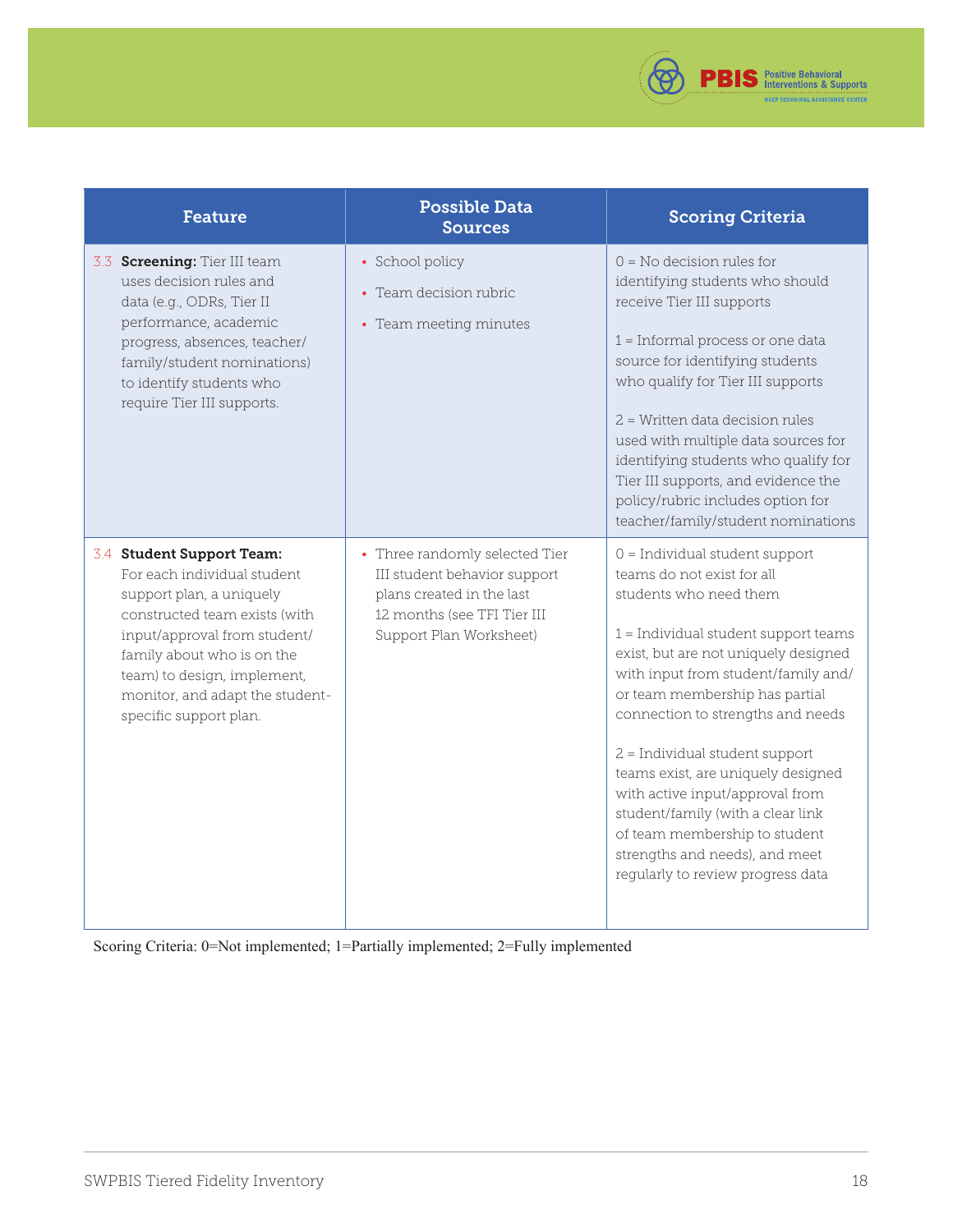

<span id="page-18-0"></span>

| <b>Feature</b>                                                                                                                                                                                                                                                                       | <b>Possible Data</b><br><b>Sources</b>                                                                                                                | <b>Scoring Criteria</b>                                                                                                                                                                                                                                                                                                           |  |  |  |  |  |
|--------------------------------------------------------------------------------------------------------------------------------------------------------------------------------------------------------------------------------------------------------------------------------------|-------------------------------------------------------------------------------------------------------------------------------------------------------|-----------------------------------------------------------------------------------------------------------------------------------------------------------------------------------------------------------------------------------------------------------------------------------------------------------------------------------|--|--|--|--|--|
| <b>Subscale: Resources</b>                                                                                                                                                                                                                                                           |                                                                                                                                                       |                                                                                                                                                                                                                                                                                                                                   |  |  |  |  |  |
| 3.5 Staffing: An administrative<br>plan is used to ensure<br>adequate staff is assigned to<br>facilitate individualized plans<br>for the students enrolled<br>in Tier III supports.                                                                                                  | • Administrative plan<br>• Tier III team meeting minutes<br>• FTE (i.e., paid time) allocated<br>to Tier III supports                                 | 0 = Personnel are not assigned<br>to facilitate individual<br>student support teams<br>$1$ = Personnel are assigned<br>to facilitate some individual<br>support teams, but not at<br>least 1% of enrollment<br>2 = Personnel are assigned to<br>facilitate individualized plans for all<br>students enrolled in Tier III supports |  |  |  |  |  |
| 3.6 Student/Family/Community<br><b>Involvement:</b> Tier III team<br>has district contact person(s)<br>with access to external support<br>agencies and resources for<br>planning and implementing<br>non-school-based<br>interventions (e.g., intensive<br>mental health) as needed. | • Three randomly selected Tier<br>III student behavior support<br>plans created in the last<br>12 months (see TFI Tier III<br>Support Plan Worksheet) | $0 =$ District contact person<br>not established<br>$1 =$ District contact person<br>established with external agencies,<br>OR resources are available and<br>documented in support plans<br>2 = District contact person<br>established with external agencies,<br>AND resources are available and<br>documented in support plans |  |  |  |  |  |
| 3.7 Professional Development:<br>A written process is followed<br>for teaching all relevant staff<br>about basic behavioral theory,<br>function of behavior, and<br>function-based intervention.                                                                                     | • Professional development<br>calendar<br>• Staff handbook<br>• Lesson plans for teacher trainings<br>• School policy                                 | $0 = No$ process for teaching<br>staff in place<br>1 = Professional development and<br>orientation process is informal<br>$2$ = Written process used to<br>teach and coach all relevant<br>staff in basic behavioral theory,<br>function of behavior, and<br>function-based intervention                                          |  |  |  |  |  |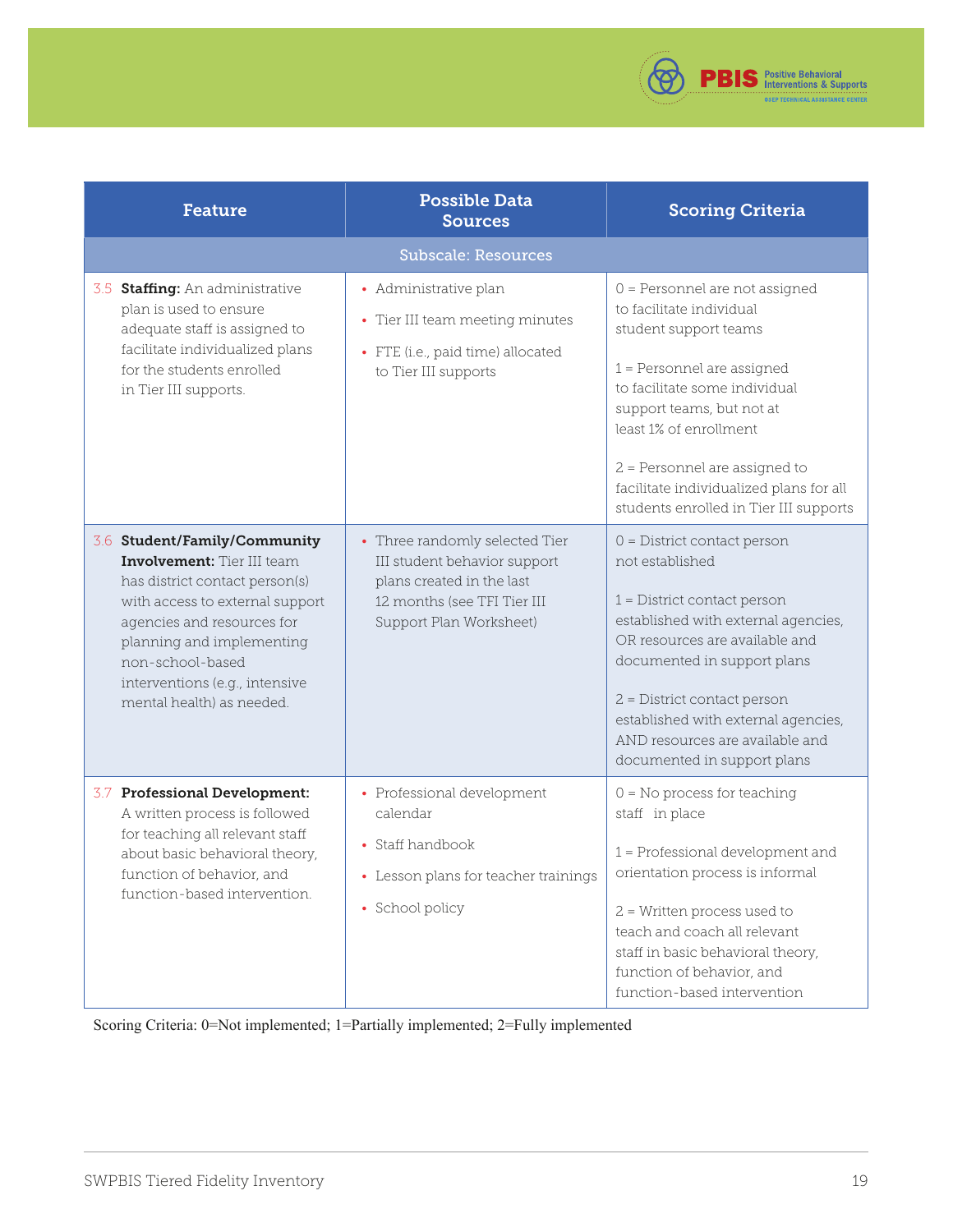

<span id="page-19-0"></span>

| <b>Feature</b>                                                                                                                                                                                                                                                                                                                           | <b>Possible Data</b><br><b>Sources</b>                                                                                                                | <b>Scoring Criteria</b>                                                                                                                                                                                                                                                                                                                                                                                                                                                                                                                        |  |
|------------------------------------------------------------------------------------------------------------------------------------------------------------------------------------------------------------------------------------------------------------------------------------------------------------------------------------------|-------------------------------------------------------------------------------------------------------------------------------------------------------|------------------------------------------------------------------------------------------------------------------------------------------------------------------------------------------------------------------------------------------------------------------------------------------------------------------------------------------------------------------------------------------------------------------------------------------------------------------------------------------------------------------------------------------------|--|
|                                                                                                                                                                                                                                                                                                                                          | <b>Subscale: Support Plans</b>                                                                                                                        |                                                                                                                                                                                                                                                                                                                                                                                                                                                                                                                                                |  |
| 3.8 Quality of Life Indicators:<br>Assessment includes student<br>strengths and identification of<br>student/family preferences for<br>individualized support options<br>to meet their stated needs across<br>life domains (e.g., academics,<br>health, career, social).                                                                 | • Three randomly selected Tier<br>III student behavior support<br>plans created in the last<br>12 months (see TFI Tier III<br>Support Plan Worksheet) | Three randomly<br>$\bullet$<br>selected Tier III student behavior<br>support plans created in the<br>last 12 months (see TFI Tier<br>III Support Plan Worksheet)<br>$0 =$ Quality of life needs/goals and<br>strengths not defined, or there<br>are no Tier III support plans<br>$1$ = Strengths and larger quality<br>of life needs and related goals<br>defined, but not by student/family<br>or not reflected in the plan<br>$2$ = All plans document strengths<br>and quality of life needs and related<br>goals defined by student/family |  |
| 3.9 Academic, Social, and<br><b>Physical Indicators:</b><br>Assessment data are available<br>for academic (e.g., reading,<br>math, writing), behavioral<br>(e.g., attendance, functional<br>behavioral assessment,<br>suspension/expulsion),<br>medical, and mental health<br>strengths and needs, across<br>life domains where relevant | • Three randomly selected Tier<br>III student behavior support<br>plans created in the last<br>12 months (see TFI Tier III<br>Support Plan Worksheet) | $0 = Student$ assessment<br>subjective or done without<br>is<br>formal data sources, or there<br>are no Tier III support plans<br>$1$ = Plans include some but<br>not all relevant life-domain<br>information (e.g., medical, mental<br>health, behavioral, academic)<br>2 = All plans include medical, mental<br>health information, and complete<br>academic data where appropriate                                                                                                                                                          |  |
| 3.10 Hypothesis Statement:<br>Behavior support plans include<br>a hypothesis statement,<br>including (a) operational<br>description of problem behavior,<br>(b) identification of context<br>where problem behavior is<br>most likely, and (c) maintaining<br>reinforcers (e.g., behavioral<br>function) in this context.                | • Three randomly selected Tier<br>III student behavior support<br>plans created in the last<br>12 months (see TFI Tier III<br>Support Plan Worksheet) | $0 = No$ plans include a hypothesis<br>statement with all 3 components, or<br>there are no Tier III support plans<br>$1 = 1$ or 2 plans include a hypothesis<br>statement with all 3 components<br>2 = All plans include a hypothesis<br>statement with all 3 components                                                                                                                                                                                                                                                                       |  |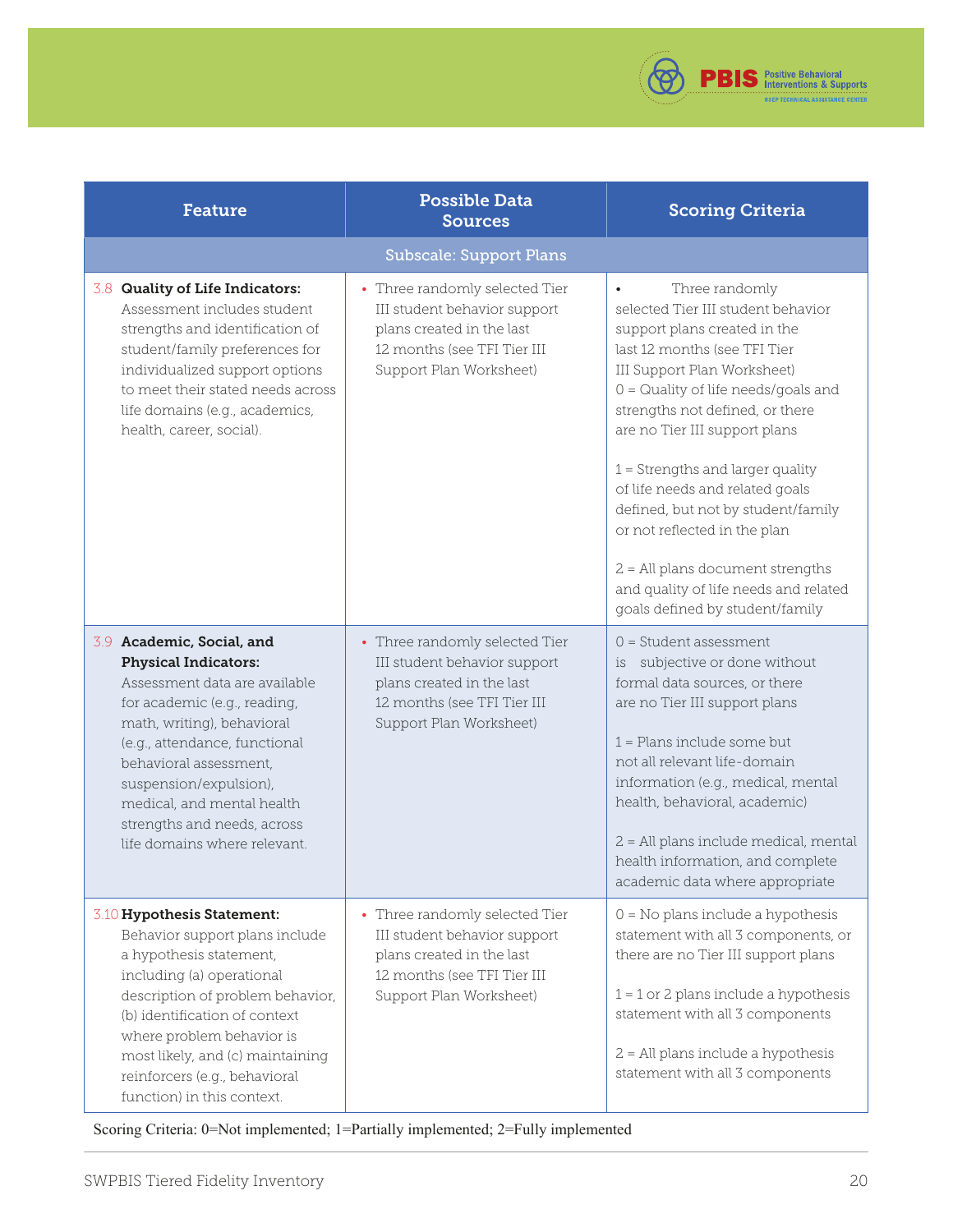

| <b>Feature</b>                                                                                                                                                                                                                                                                                                                                                                                                                   | <b>Possible Data</b><br><b>Sources</b>                                                                                                                | <b>Scoring Criteria</b>                                                                                                                                                                                                                                                                                                                                                            |
|----------------------------------------------------------------------------------------------------------------------------------------------------------------------------------------------------------------------------------------------------------------------------------------------------------------------------------------------------------------------------------------------------------------------------------|-------------------------------------------------------------------------------------------------------------------------------------------------------|------------------------------------------------------------------------------------------------------------------------------------------------------------------------------------------------------------------------------------------------------------------------------------------------------------------------------------------------------------------------------------|
| 3.11 Comprehensive Support:<br>Behavior support plans include<br>or consider (a) prevention<br>strategies, (b) teaching<br>strategies, (c) strategies for<br>removing rewards for problem<br>behavior, (d) specific rewards<br>for desired behavior, (e) safety<br>elements where needed, (f) a<br>systematic process for assessing<br>fidelity and impact, and (g)<br>the action plan for putting<br>the support plan in place. | • Three randomly selected Tier<br>III student behavior support<br>plans created in the last<br>12 months (see TFI Tier III<br>Support Plan Worksheet) | $0 = No$ plans include all $7$ core<br>support plan features, or there<br>are no Tier III support plans<br>$1 = 1$ or 2 plans include all 7<br>core support plan features<br>2 = All plans include all 7 core<br>support plan features                                                                                                                                             |
| 3.12 Formal and Natural Supports:<br>Behavior support plan(s)<br>requiring extensive and<br>coordinated support (e.g.,<br>person centered planning,<br>wraparound, RENEW)<br>documents quality of life<br>strengths and needs to be<br>completed by formal (e.g.,<br>school/district personnel)<br>and natural (e.g., family,<br>friends) supporters.                                                                            | • At least one Tier III behavior<br>support plan requiring<br>extensive support (see TFI Tier<br>III Support Plan Worksheet)                          | $0 =$ Plan does not include<br>specific actions, or there are no<br>plans with extensive support<br>$1$ = Plan includes specific actions,<br>but they are not related to the<br>quality of life needs and/or do<br>not include natural supports<br>$2$ = Plan includes specific<br>actions, linked logically to the<br>quality of life needs, and they<br>include natural supports |
| 3.13 Access to Tier I and Tier II<br><b>Supports:</b> Students receiving<br>Tier III supports have access to,<br>and are included in, available<br>Tier I and Tier II supports.                                                                                                                                                                                                                                                  | • Three randomly selected Tier<br>III student behavior support<br>plans created in the last<br>12 months (see TFI Tier III<br>Support Plan Worksheet) | $0 =$ Individual student support<br>plans do not mention Tier I and/<br>or Tier II supports, or there are<br>no Tier III support plans<br>$1 =$ Individual supports<br>include some access to Tier<br>I and/or Tier II supports<br>2 = Tier III supports include<br>full access to any appropriate<br>Tier I and Tier II supports and<br>document how access will occur            |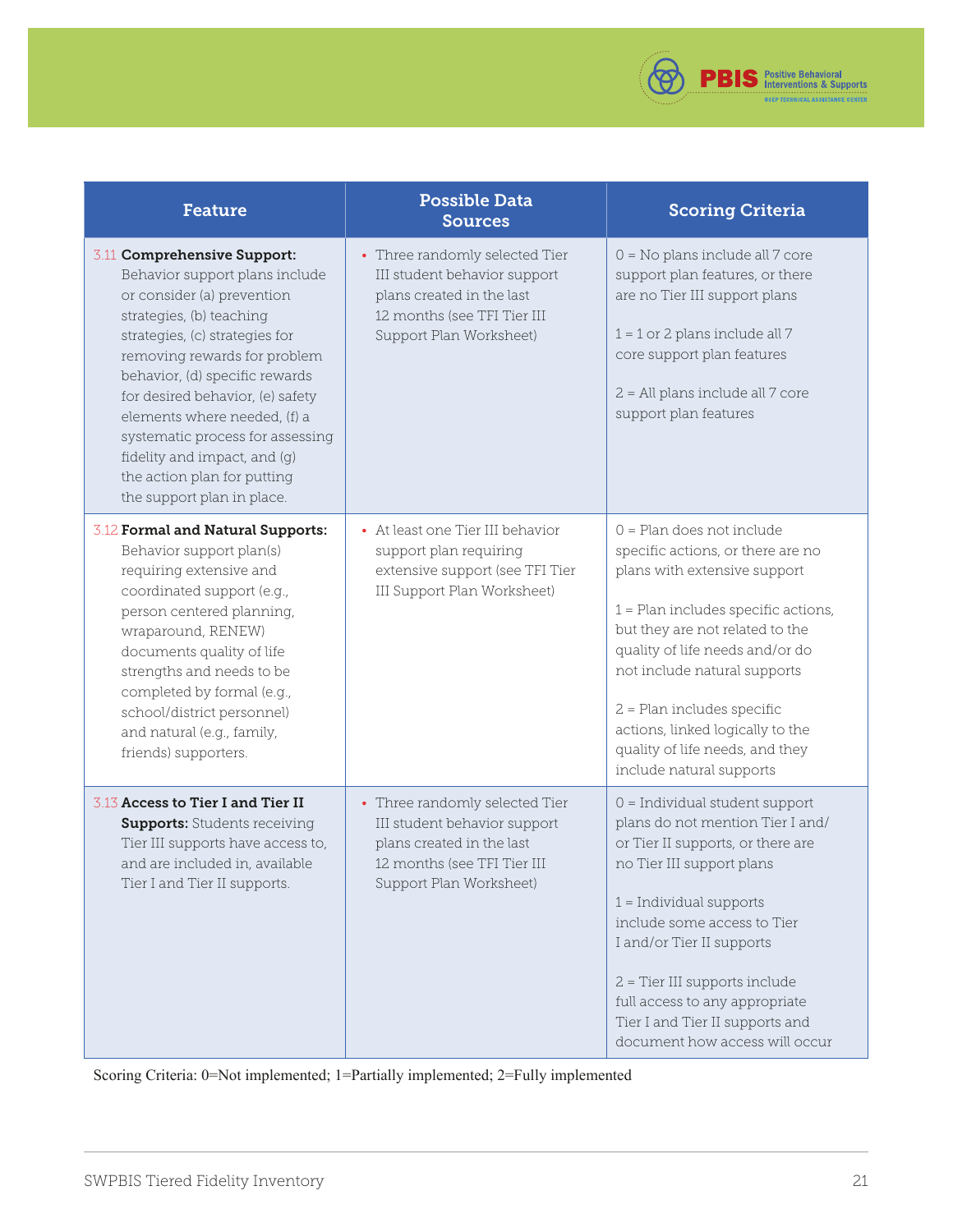

<span id="page-21-0"></span>

| <b>Feature</b>                                                                                                                                                                                                                                                                                               | <b>Possible Data</b><br><b>Sources</b>                                                                                                                | <b>Scoring Criteria</b>                                                                                                                                                                                                                                                                                                                                                                                                                 |  |  |  |  |  |
|--------------------------------------------------------------------------------------------------------------------------------------------------------------------------------------------------------------------------------------------------------------------------------------------------------------|-------------------------------------------------------------------------------------------------------------------------------------------------------|-----------------------------------------------------------------------------------------------------------------------------------------------------------------------------------------------------------------------------------------------------------------------------------------------------------------------------------------------------------------------------------------------------------------------------------------|--|--|--|--|--|
| <b>Subscale: Evaluation</b>                                                                                                                                                                                                                                                                                  |                                                                                                                                                       |                                                                                                                                                                                                                                                                                                                                                                                                                                         |  |  |  |  |  |
| 3.14 Data System: Aggregated<br>(i.e., overall school-level) Tier<br>III data are summarized and<br>reported to staff at least monthly<br>on (a) fidelity of support plan<br>implementation, and (b)<br>impact on student outcomes.                                                                          | • Reports to staff<br>• Staff meeting minutes<br>• Staff report                                                                                       | $0 = No$ quantifiable data<br>$1$ = Data are collected on<br>outcomes and/or fidelity but<br>not reported monthly<br>$2$ = Data are collected on<br>student outcomes AND fidelity<br>and are reported to staff at<br>least monthly for all plans                                                                                                                                                                                        |  |  |  |  |  |
| 3.15 Data-based Decision Making:<br>Each student's individual<br>support team meets at least<br>monthly (or more frequently<br>if needed) and uses data to<br>modify the support plan<br>to improve fidelity of plan<br>implementation and impact<br>on quality of life, academic,<br>and behavior outcomes. | • Three randomly selected Tier<br>III student behavior support<br>plans created in the last<br>12 months (see TFI Tier III<br>Support Plan Worksheet) | $0 =$ Student individual support teams<br>do not review plans or use data<br>$1 =$ Each student's individual<br>support team reviews plan, but<br>fidelity and outcome data are not<br>both used for decision making<br>or not all teams review plans<br>2 = Each student's individual support<br>team continuously monitors data<br>and reviews plan at least monthly,<br>using both fidelity and outcomes<br>data for decision making |  |  |  |  |  |
| 3.16 Level of Use: Team follows<br>written process to track<br>proportion of students<br>participating in Tier III supports,<br>and access is proportionate.                                                                                                                                                 | · Student progress data<br>• Tier III team meeting minutes                                                                                            | $0 =$ School does not track proportion<br>or no students have Tier III plans<br>$1$ = Fewer than 1% of students<br>have Tier III plans<br>2 = All students requiring Tier<br>III supports (and at least 1%<br>of students) have plans                                                                                                                                                                                                   |  |  |  |  |  |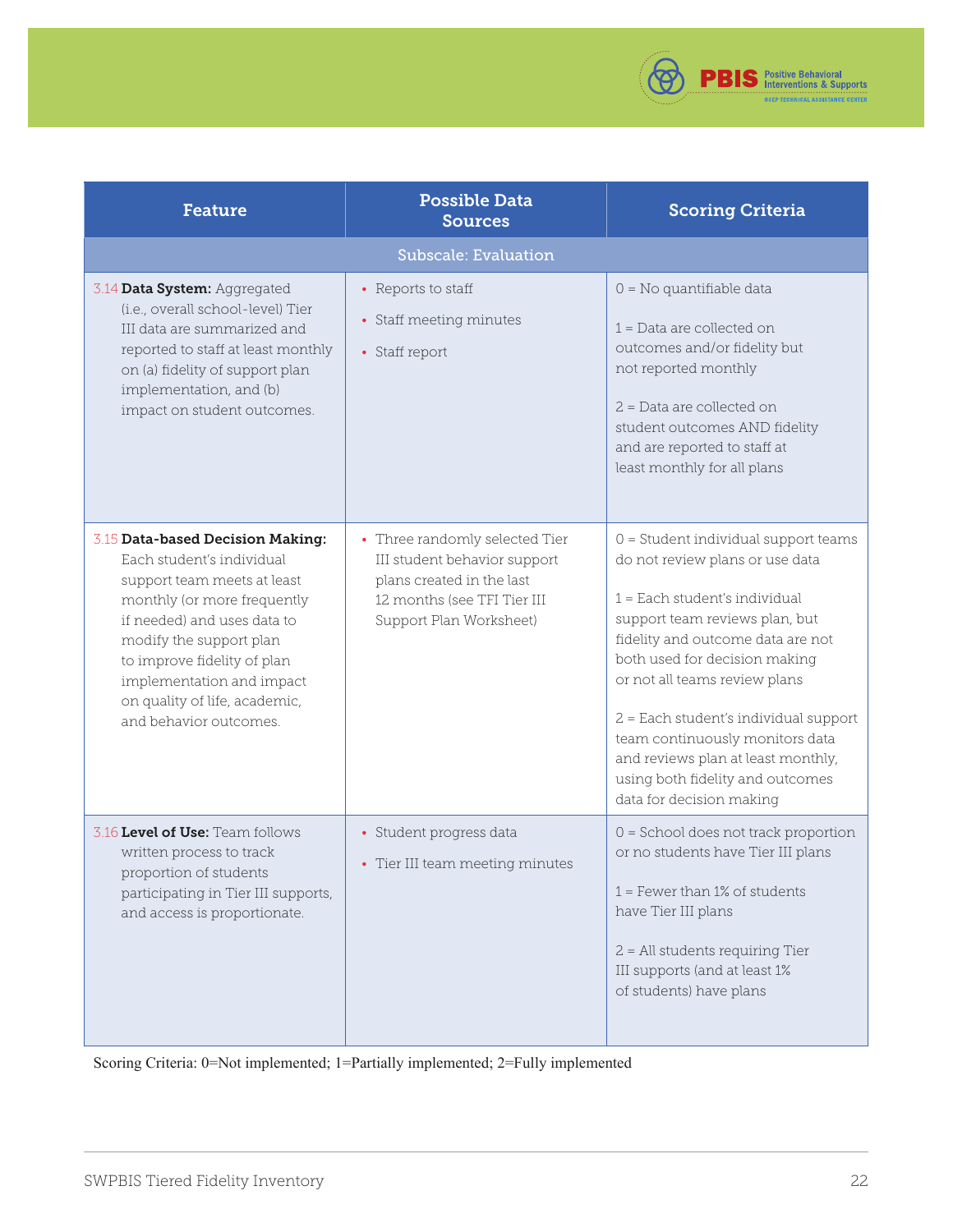

| Feature                                                                                                                                                                                                                                                               | <b>Possible Data</b><br><b>Sources</b>                                                         | <b>Scoring Criteria</b>                                                                                                                                                                                                                                          |
|-----------------------------------------------------------------------------------------------------------------------------------------------------------------------------------------------------------------------------------------------------------------------|------------------------------------------------------------------------------------------------|------------------------------------------------------------------------------------------------------------------------------------------------------------------------------------------------------------------------------------------------------------------|
| 3.17 <b>Annual Evaluation:</b> At least<br>annually, the Tier III systems<br>team assesses the extent to<br>which Tier III supports are<br>meeting the needs of students,<br>families, and school personnel;<br>and evaluations are used to<br>quide action planning. | • Tier III team meeting minutes<br>• Tier III team action plan<br>• Team member verbal reports | $0 = No$ annual review<br>$1 =$ Review is conducted but less<br>than annually, or done without<br>impact on action planning<br>$2$ = Written documentation<br>of an annual review of Tier III<br>supports, with specific decisions<br>related to action planning |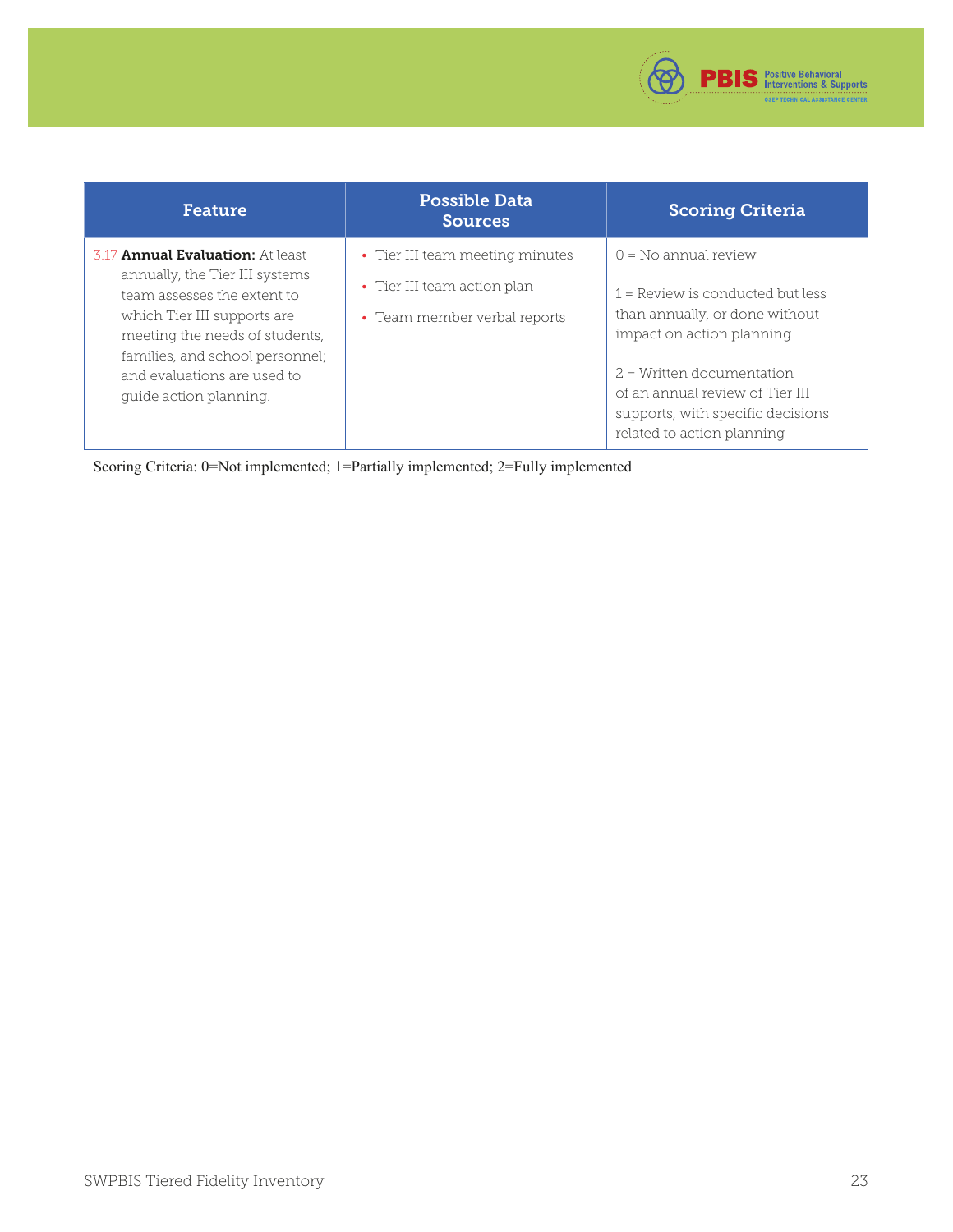

## <span id="page-23-0"></span>Scoring the SWPBIS Tiered Fidelity Inventory

The TFI generates scores reflecting the percentage of implementation for Tier I, Tier II, and Tier III core features. Scores are determined by calculating the percentage of possible points awarded for items in each tier (section). No weighting of items is included in this calculation (see below).

| <b>Core Features</b> | <b>Items/Points</b> | <b>Points Award/</b><br><b>Possible Points</b> | <b>Percentage of SWPBIS</b><br>Implementation |
|----------------------|---------------------|------------------------------------------------|-----------------------------------------------|
| Tier I               | 1-15 / 30 points    | 30                                             |                                               |
| Tier II              | $1-13$ / 26 points  | 26                                             |                                               |
| Tier III             | $1-17$ / 34 points  | 34                                             |                                               |

Across time, a school may monitor progress on implementation of SWPBIS by tier as depicted in the simulated data for a school in the figure below. This sample school used the TFI to assess Tier I at six different points in time, Tier II during the last four points in time, and Tier III during the last three points in time.



Tiered Fidelity Inventory Scores for One School Across Six Administrations of the Survey

> The Inventory also provides a "by Item" report in the PBIS Assessment application, available at [www.pbisassessment.org. Th](http://www.pbisassessment.org)is Item Report is the basis for Action Planning and is designed to facilitate the decision-making of a team as they identify (a) which items will be the focus of implementation efforts for the coming month, and (b) what the specific action(s) will be, who will lead in completing the action, and a date by which the action is expected to be completed. A sample action planning format is provided below.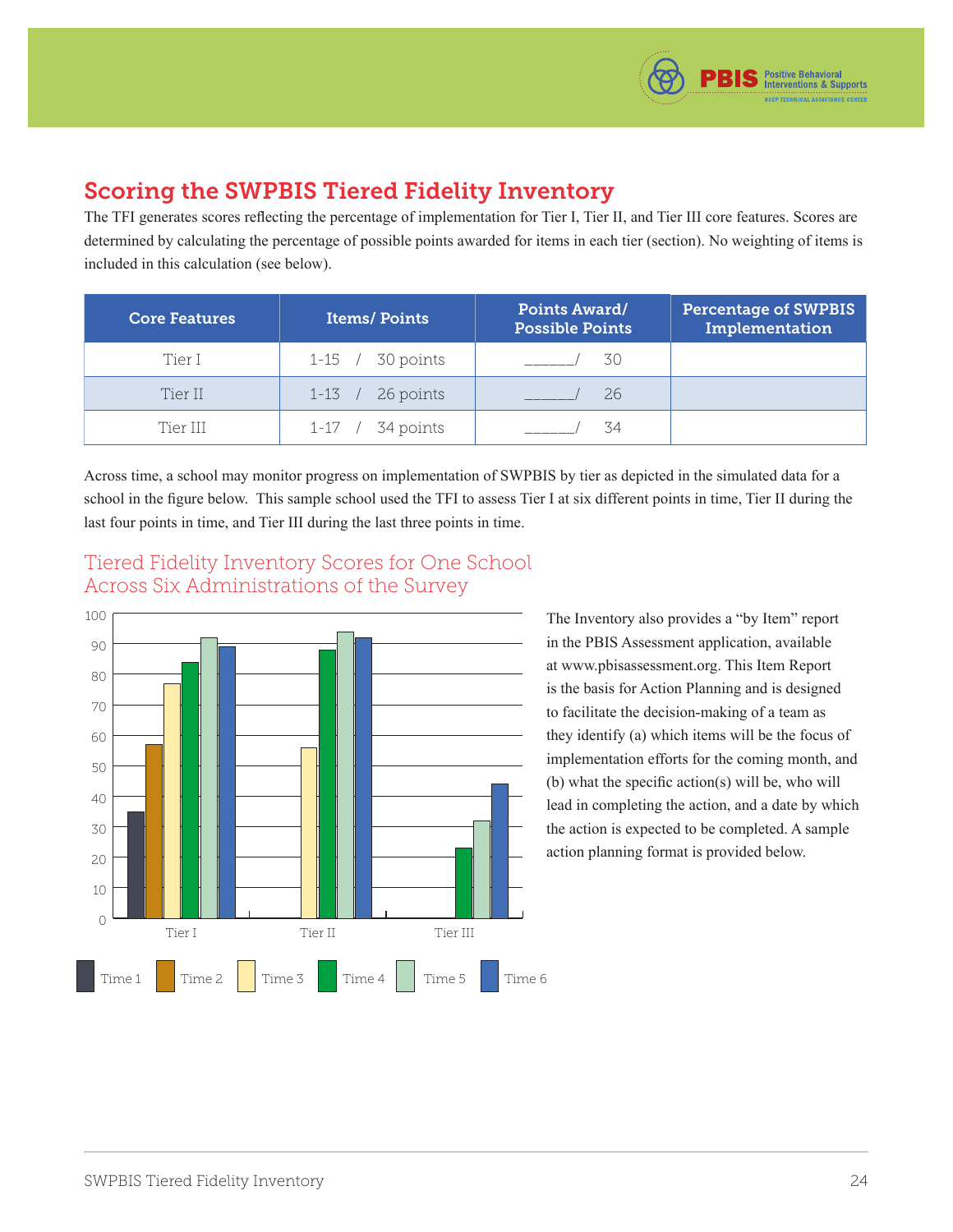

# <span id="page-24-0"></span>Action Planning Form

| <b>Item</b>                                     | <b>Current</b><br><b>Score</b> | <b>Action</b> | Who | <b>When</b> |
|-------------------------------------------------|--------------------------------|---------------|-----|-------------|
|                                                 | <b>Tier I</b>                  |               |     |             |
| 1.1 Team Composition                            |                                |               |     |             |
| 1.2 Team Operating Procedures                   |                                |               |     |             |
| 1.3 Behavioral Expectations                     |                                |               |     |             |
| 1.4 Teaching Expectations                       |                                |               |     |             |
| 1.5 Problem Behavior Definitions                |                                |               |     |             |
| 1.6 Discipline Policies                         |                                |               |     |             |
| 1.7 Professional Development                    |                                |               |     |             |
| 1.8 Classroom Procedures                        |                                |               |     |             |
| 1.9 Feedback and Acknowledgement                |                                |               |     |             |
| 1.10 Faculty Involvement                        |                                |               |     |             |
| 1.11 Student/ Family/ Community/<br>Involvement |                                |               |     |             |
| 1.12 Discipline Data                            |                                |               |     |             |
| 1.13 Data-Based Decision Making                 |                                |               |     |             |
| 1.14 Fidelity Data                              |                                |               |     |             |
| 1.15 Annual Evaluation                          |                                |               |     |             |
|                                                 | <b>Tier II</b>                 |               |     |             |
| 2.1 Team Composition                            |                                |               |     |             |
| 2.2 Team Operating Procedures                   |                                |               |     |             |
| 2.3 Screening                                   |                                |               |     |             |
| 2.4 Request for Assistance                      |                                |               |     |             |
| 2.5 Options for Tier II Interventions           |                                |               |     |             |
| 2.6 Tier II Critical Features                   |                                |               |     |             |
| 2.7 Practices Matched to Student Need           |                                |               |     |             |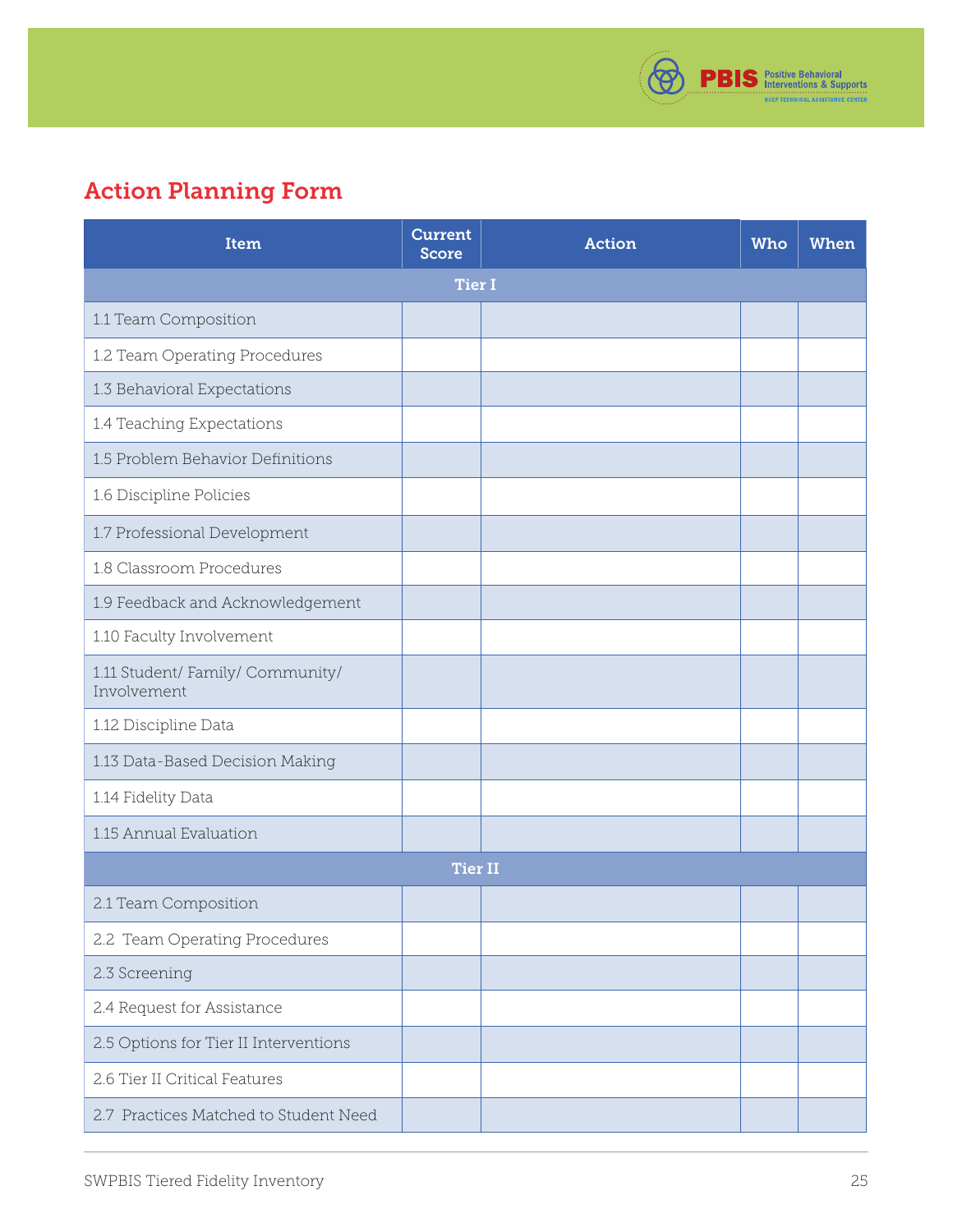

| Item                                             | <b>Current</b><br><b>Score</b> | <b>Action</b> | Who | <b>When</b> |
|--------------------------------------------------|--------------------------------|---------------|-----|-------------|
| 2.8 Access to Tier I Supports                    |                                |               |     |             |
| 2.9 Professional Development                     |                                |               |     |             |
| 2.10 Level of Use                                |                                |               |     |             |
| 2.11 Student Performance Data                    |                                |               |     |             |
| 2.12 Fidelity Data                               |                                |               |     |             |
| 2.13 Annual Evaluation                           |                                |               |     |             |
|                                                  | <b>Tier III</b>                |               |     |             |
| 3.1 Team Composition                             |                                |               |     |             |
| 3.2 Team Operating Procedures                    |                                |               |     |             |
| 3.3 Screening                                    |                                |               |     |             |
| 3.4 Student Support Team                         |                                |               |     |             |
| 3.5 Staffing                                     |                                |               |     |             |
| 3.6 Student/ Family/ Community<br>Involvement    |                                |               |     |             |
| 3.7 Professional Development                     |                                |               |     |             |
| 3.8 Quality of Life Indicators                   |                                |               |     |             |
| 3.9 Academic, Social, and Physical<br>Indicators |                                |               |     |             |
| 3.10 Hypothesis Statement                        |                                |               |     |             |
| 3.11 Comprehensive Support                       |                                |               |     |             |
| 3.12 Formal and Natural Supports                 |                                |               |     |             |
| 3.13 Access to Tier I and Tier II Supports       |                                |               |     |             |
| 3.14 Data System                                 |                                |               |     |             |
| 3.15 Data-Based Decision Making                  |                                |               |     |             |
| 3.16 Level of Use                                |                                |               |     |             |
| 3.17 Annual Evaluation                           |                                |               |     |             |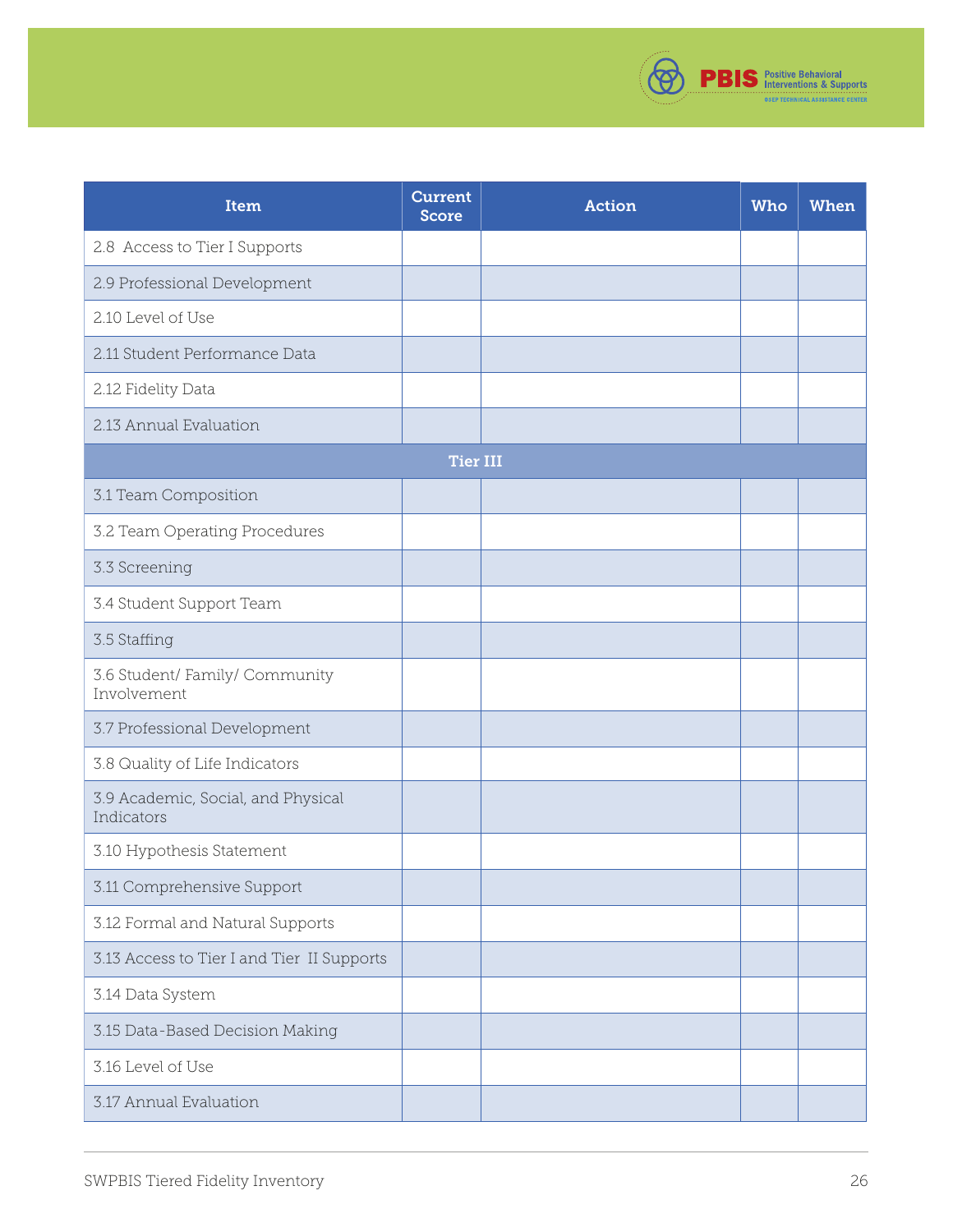

# <span id="page-26-0"></span>Appendix A: SWPBIS Tiered Fidelity Inventory Walkthrough Tool

### Overview

#### Purpose

This form is used as part of completing the SWPBIS Tiered Fidelity Inventory's Tier I subscale. Use this form to interview a random selection of staff (at least 10% of staff or at least 5 for smaller schools) and students (minimum of 10). This process should take no more than 15 minutes.

#### Who Should Complete the Tool

It is recommended that this tool is completed by an individual who is external to the school (e.g., external coach, coordinator, evaluator). This use allows for the Tiered Fidelity Inventory to serve as more of an external evaluation than self-assessment. Alternatively, an individual from the school team may complete this tool if the purpose of assessment is for progress monitoring between external evaluations.

#### Procedure

Randomly select staff and students as you walk through the school. Use this page as a reference for all other interview questions. Use the interview form to record staff and student responses.

#### **Staff Interview Questions**

#### Interview at least 10% of staff or at least 5 for smaller schools

- 1. What are the \_\_\_\_\_\_\_\_\_\_\_\_\_\_\_\_\_\_ (school rules, high 5's, 3 bee's)? (Define what the acronym means)
- 2. Have you taught the school rules/behavioral expectations this year?
- 3. Have you given out any (rewards for appropriate behavior) since (2 months ago) ?

#### **Student interview Questions**

#### Interview a minimum of 10 students

- 1. What are the \_\_\_\_\_\_\_\_\_\_\_\_\_\_\_\_\_\_ (school rules, high 5's, 3 bee's)? (Define what the acronym means)
- 2. Have you received a (reward for appropriate behavior) since (2 months ago) ?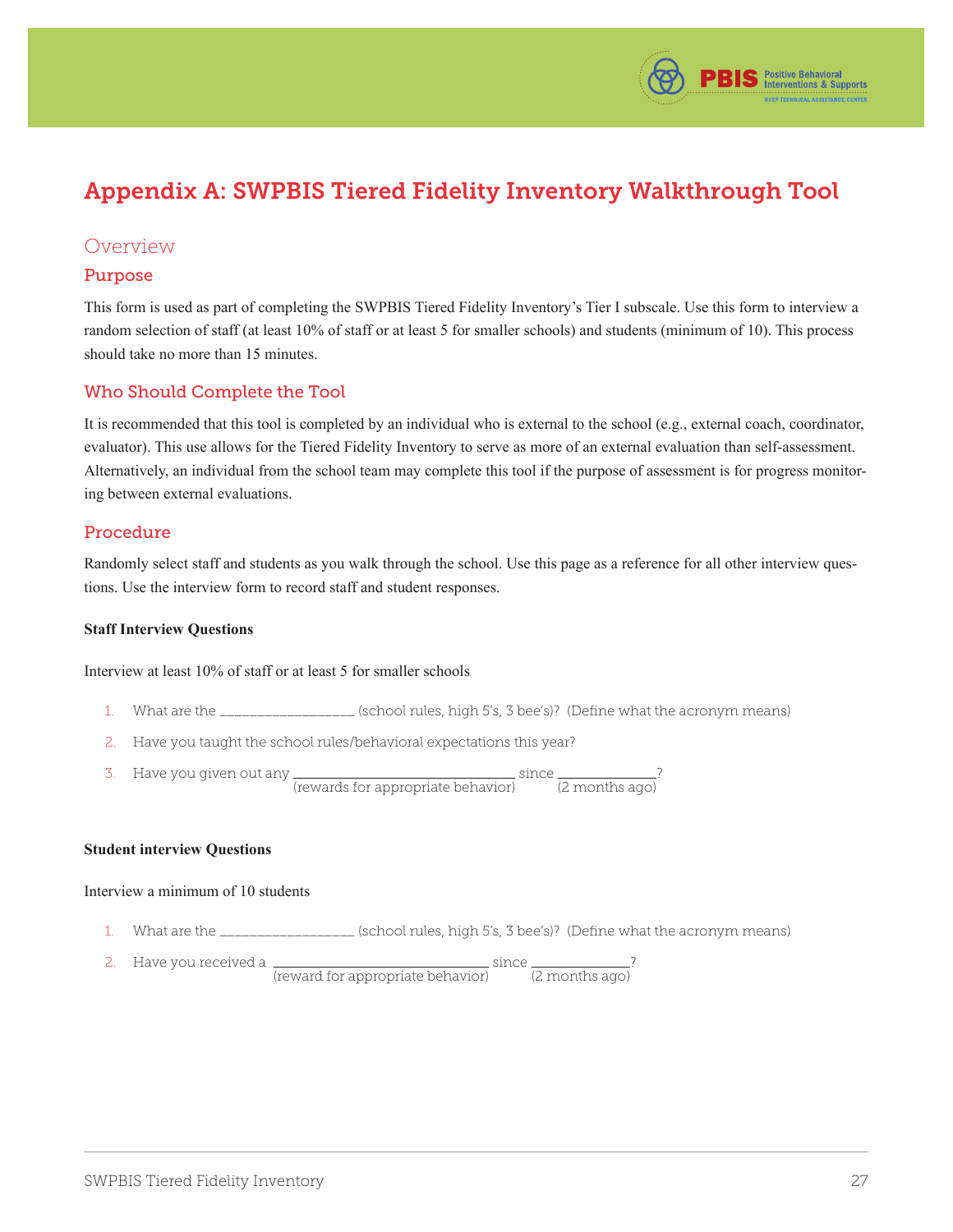

### <span id="page-27-0"></span>SWPBIS Tiered Fidelity Inventory Walkthrough Tool Interview and Observation Form

| School                      | Date $\qquad \qquad$              |
|-----------------------------|-----------------------------------|
|                             | State                             |
|                             | Data collector                    |
| School-wide Expectations:   | Name of School-wide Expectations: |
|                             |                                   |
| 2. $\overline{\phantom{a}}$ | Name of Acknowledgment System:    |
| $\overline{\mathbf{3}}$ .   |                                   |
| 4.                          |                                   |
|                             |                                   |

|                         | <b>Staff Questions</b><br>(Interview 10% or at least 5 staff members) |                        |                       |                         | <b>Student Questions</b> | (at least 10 students) |
|-------------------------|-----------------------------------------------------------------------|------------------------|-----------------------|-------------------------|--------------------------|------------------------|
|                         | What are the                                                          | Have you taught the    | Have you given out    |                         | What are the             | Have yo                |
|                         | (school rules)?                                                       | school rules/ behavior | $any$ ________        |                         | (school rules)?          | received               |
|                         | Record the # of                                                       | expectations to        | since $\frac{2}{1}$ ? |                         | Record the # of          | - S                    |
|                         | rules known.                                                          | students this year?    | $(2 \text{mos.})$     |                         | rules known              |                        |
| $\pmb{1}$               |                                                                       | Y<br>N                 | Y<br>N                | $\mathbf 1$             |                          | Y<br>$\mathbb N$       |
| $\overline{a}$          |                                                                       | Y<br>N                 | Y<br>$\mathbb N$      | $\overline{2}$          |                          | Y.<br>N                |
| $\mathbf 3$             |                                                                       | Y<br>N                 | Y<br>$\mathbb{N}$     | $\overline{\mathbf{3}}$ |                          | Y<br>$\mathbb N$       |
| $\overline{\mathbf{4}}$ |                                                                       | Y<br>N                 | Y<br>N                | $\overline{4}$          |                          | Y<br>$\mathbb N$       |
| ${\bf 5}$               |                                                                       | Y<br>N                 | Y<br>$\mathbb N$      | 5 <sub>5</sub>          |                          | Y.<br>$\mathbb N$      |
| $\bf 6$                 |                                                                       | Y.<br>N                | Y N                   | 6                       |                          | Y.<br>$\mathbb N$      |
| $\overline{7}$          |                                                                       | Y<br>N                 | Y<br>N                | $\overline{7}$          |                          | Y<br>N                 |
| $\pmb{8}$               |                                                                       | Y<br>N                 | Y<br>N                | 8                       |                          | $\mathbb N$<br>Y.      |
| $\boldsymbol{9}$        |                                                                       | Y<br>N                 | Y<br>N                | 9 <sup>°</sup>          |                          | Y.<br>N                |
| ${\bf 10}$              |                                                                       | Y<br>N                 | Y<br>N                | 10                      |                          | Y<br>$\mathbb N$       |
| ${\bf 11}$              |                                                                       | Y<br>$\mathbf N$       | Y<br>N                | 11                      |                          | $\mathbb N$<br>Y       |
| ${\bf 12}$              |                                                                       | Y<br>N                 | Y<br>N                | 12 <sub>1</sub>         |                          | Y<br>N                 |
| 13                      |                                                                       | Y<br>N                 | Y<br>N                | 13                      |                          | $\mathbb N$<br>Y.      |
| 14                      |                                                                       | Y<br>N                 | Y<br>$\mathbb N$      | 14                      |                          | Y<br>$\mathbb N$       |
| 15                      |                                                                       | Y<br>N                 | Y<br>N                | 15                      |                          | Y<br>$\mathbb N$       |
| Total                   |                                                                       |                        |                       | Total                   |                          |                        |

Student Questions (at least 10 students) What are the (school rules)? Record the # of rules known Have you received a \_\_\_\_\_\_\_\_ since  $\overline{\phantom{a}2}$ 

5. \_\_\_\_\_\_\_\_\_\_\_\_\_\_\_\_\_\_\_\_\_\_\_\_\_\_\_\_\_\_\_\_\_\_\_\_\_\_\_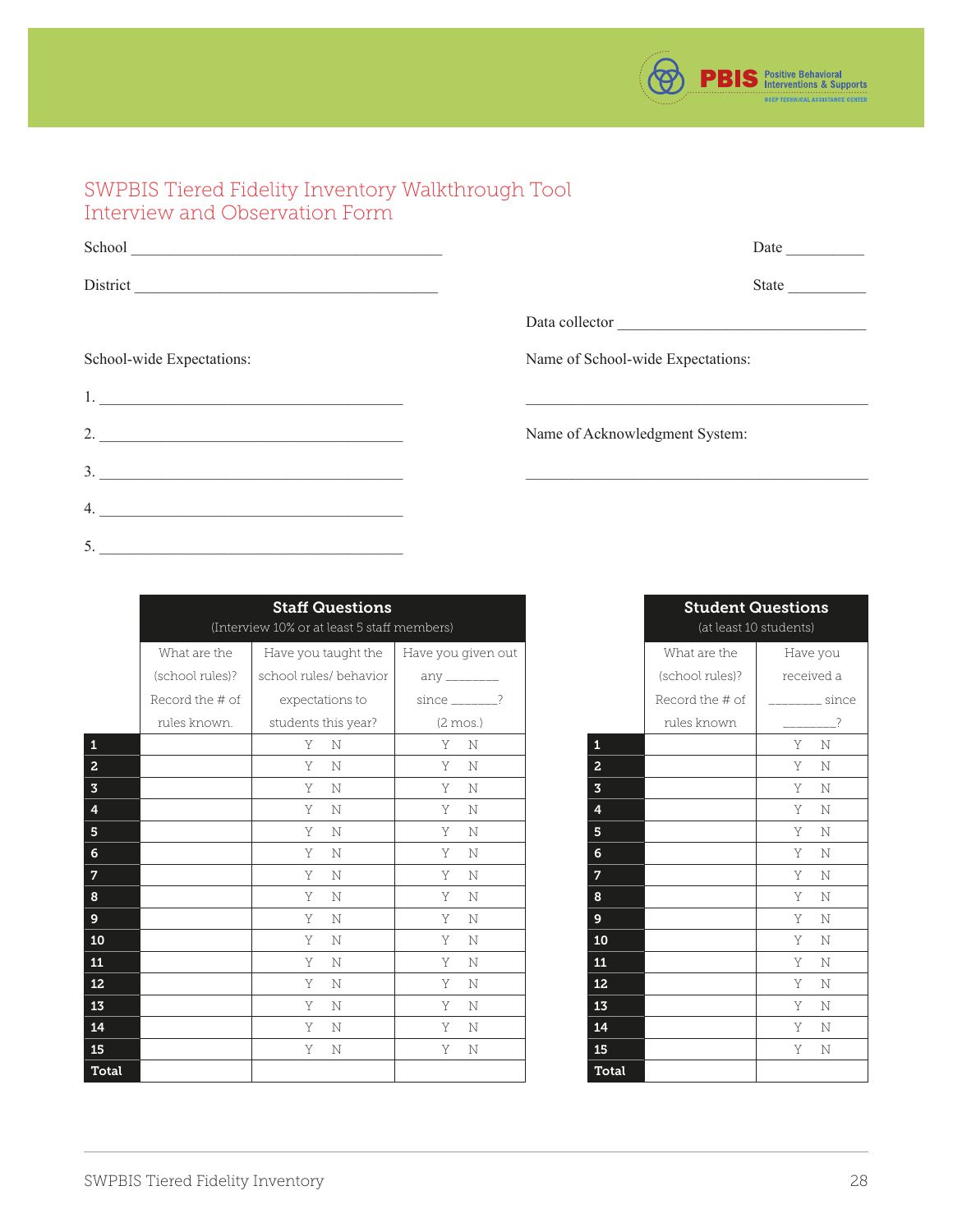

## <span id="page-28-0"></span>Appendix B: Targeted Interventions Reference Guide

A Reference Guide for Function-Based Support Options (Horner & Todd, 2002)

### Purpose of Reference Guide

This Reference Guide is designed to be used as a map when discussing function based support needs for students. Use this reference guide when trying to determine intervention options for individual students.

#### Targeted Interventions Defined

*Components of a targeted intervention include (a) increased structure & prompts, (b) instruction on skills, (c) increased regular feedback, and (d) the intervention is available to anyone at anytime.* 

#### **Instructions**

List the targeted interventions that are available in your school. Identify the possible functions that the intervention is designed to deliver by putting an X in the cell of the matrix.

#### **Examples**

- Check In-Check Out may offer predictable adult attention, organizational structure, and an option for accessing choices through the day.
- Social Skills Club participation may offer opportunities for instruction and practice on skills, choice, peer and adult attention and individualized support.
- Reading Buddies may offer access to peer attention, choice, option to avoid aversive situation, and individualized support.

| <b>Targeted Intervention</b>                                        | Check in,<br>Check out | <b>Social Skills</b><br>Club | Reading<br><b>Buddies</b> | Homework<br>Club | Lunch<br><b>Buddies</b> |  |
|---------------------------------------------------------------------|------------------------|------------------------------|---------------------------|------------------|-------------------------|--|
| Access to Adult Attention                                           | yes                    | yes                          | yes                       | yes              | yes                     |  |
| Access to Peer Attention                                            | yes                    | yes                          | yes                       |                  | yes                     |  |
| Access to Choice of Alternatives/Activities                         | yes                    | yes                          | yes                       | yes              | yes                     |  |
| Option for Avoiding Aversive Activities                             | yes                    | yes                          | yes                       |                  | yes                     |  |
| Option for Avoiding Aversive Social Peer/<br>Adult Attention        | yes                    |                              |                           |                  | yes                     |  |
| Structural Prompts for 'What To Do'<br>Throughout the Day           | yes                    | yes                          |                           |                  |                         |  |
| At Least 5 Times During the Day When<br>Positive Feedback is Set Up | ves                    |                              |                           |                  |                         |  |
| A School-Home Communication System                                  | yes                    |                              |                           | yes              |                         |  |
| Opportunity for Adaptation into a<br>Self-Management System         | yes                    | yes                          | yes                       | yes              | yes                     |  |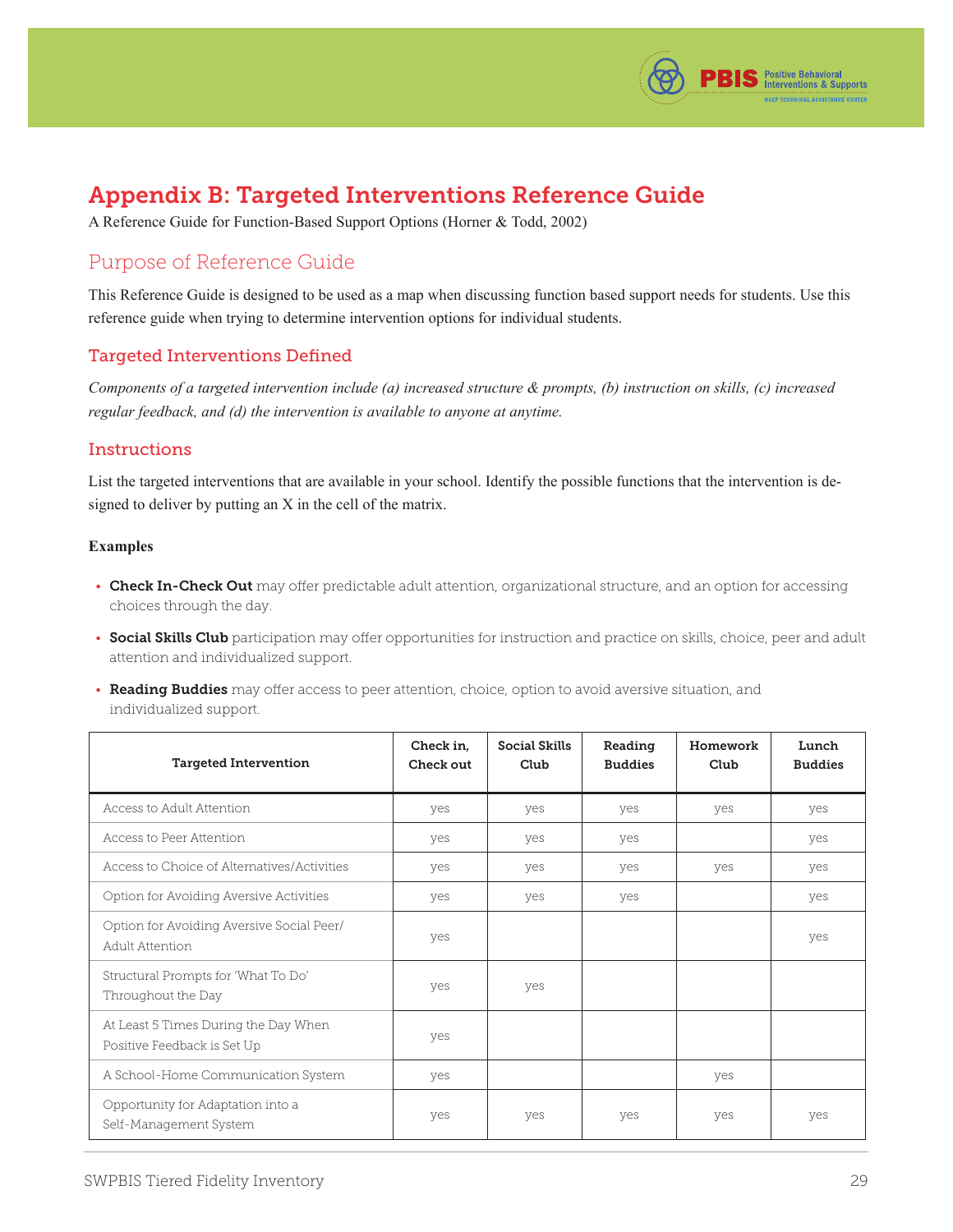

### <span id="page-29-0"></span>Targeted Interventions Reference Guide Map

This Reference Guide is designed to be used as a map when discussing function based support needs for students. Use this Reference Guide when trying to determine intervention options for individual students.

School: \_\_\_\_\_\_\_\_\_\_\_\_\_\_\_\_\_\_\_\_\_\_\_\_\_\_\_\_\_\_\_\_\_\_\_\_\_\_\_\_\_\_\_\_\_\_\_\_\_\_\_\_\_\_\_\_\_\_\_\_\_\_\_\_\_\_\_\_\_ Date: \_\_\_\_\_\_\_\_\_\_\_\_\_\_\_\_\_\_

| <b>Targeted Intervention</b>                                        |  |  |  |
|---------------------------------------------------------------------|--|--|--|
| Access to Adult Attention                                           |  |  |  |
| Access to Peer Attention                                            |  |  |  |
| Access to Choice of Alternatives/Activities                         |  |  |  |
| Option for Avoiding Aversive Activities                             |  |  |  |
| Option for Avoiding Aversive Social Peer/<br>Adult Attention        |  |  |  |
| Structural Prompts for 'What To Do'<br>Throughout the Day           |  |  |  |
| At Least 5 Times During the Day When<br>Positive Feedback is Set Up |  |  |  |
| A School-Home Communication System                                  |  |  |  |
| Opportunity for Adaptation into a<br>Self-Management System         |  |  |  |